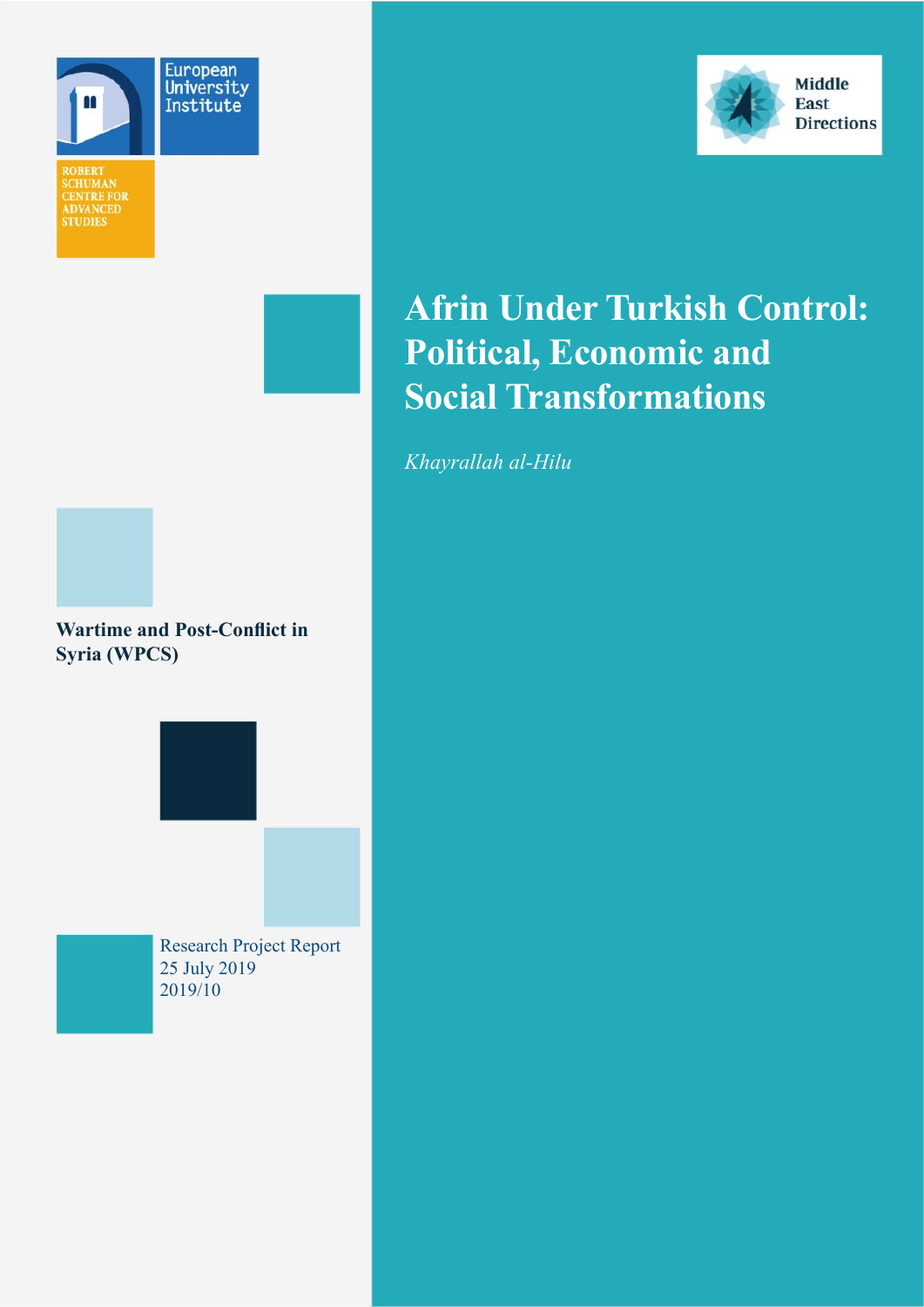© European University Institute 2019 Content and individual chapters © Khayrallah al-Hilu, 2019

This work has been published by the European University Institute,

Robert Schuman Centre for Advanced Studies.

This text may be downloaded only for personal research purposes. Additional reproduction for other purposes, whether in hard copies or electronically, requires the consent of the authors. If cited or quoted, reference should be made to the full name of the author(s), editor(s), the title, the year and the publisher.

Requests should be addressed to med $@$ eui.eu. Views expressed in this publication reflect the opinion of individual authors and not those of the European University Institute.

Middle East Directions Robert Schuman Centre for Advanced Studies

Research Project Report RSCAS/Middle East Directions 2019/10 25 July 2019

European University Institute Badia Fiesolana I – 50014 San Domenico di Fiesole (FI) www.eui.eu/RSCAS/Publications/ cadmus.eui.eu



With the support of the Erasmus+ Programme of the European Union

The European Commission supports the EUI through the European Union budget. This publication reflects the views only of the author(s), and the Commission cannot be held responsible for any use which may be made of the information contained therein.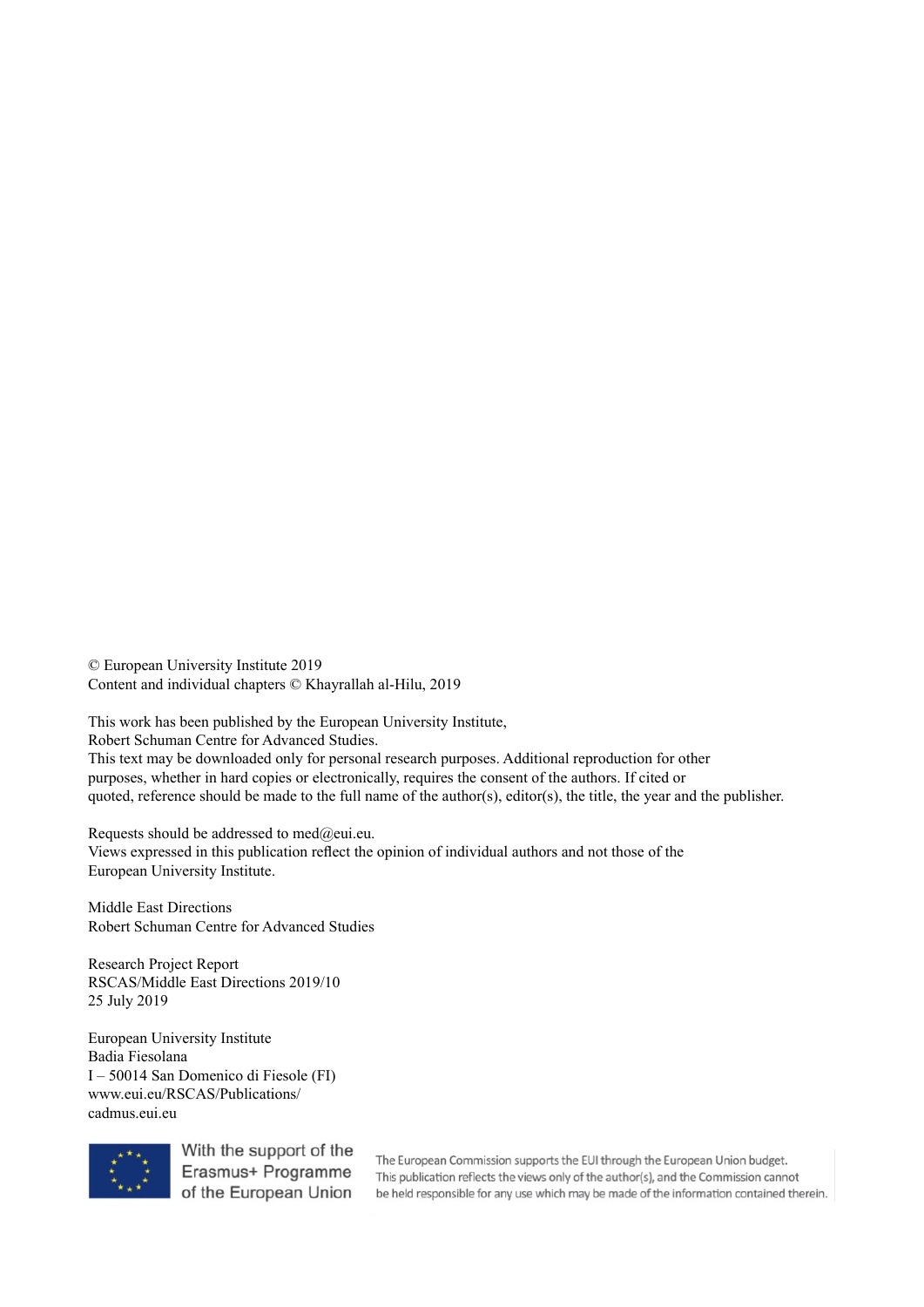# **Afrin Under Turkish Control: Political, Economic and Social Transformations**

*Khayrallah al-Hilu\**

<sup>\*</sup> Khayrallah al-Hilu is a Syrian researcher for the Wartime and Post-Conflict in Syria project of the Middle East Directions Programme at the Robert Schuman Centre for Advanced Studies at the European University in Florence. Al-Hilu focuses on northern Syria.

This research paper was published in Arabic on 10 July 2019 [\(http://medirections.com/](http://medirections.com/)). It was translated into English by Zachary Davis Cuyler.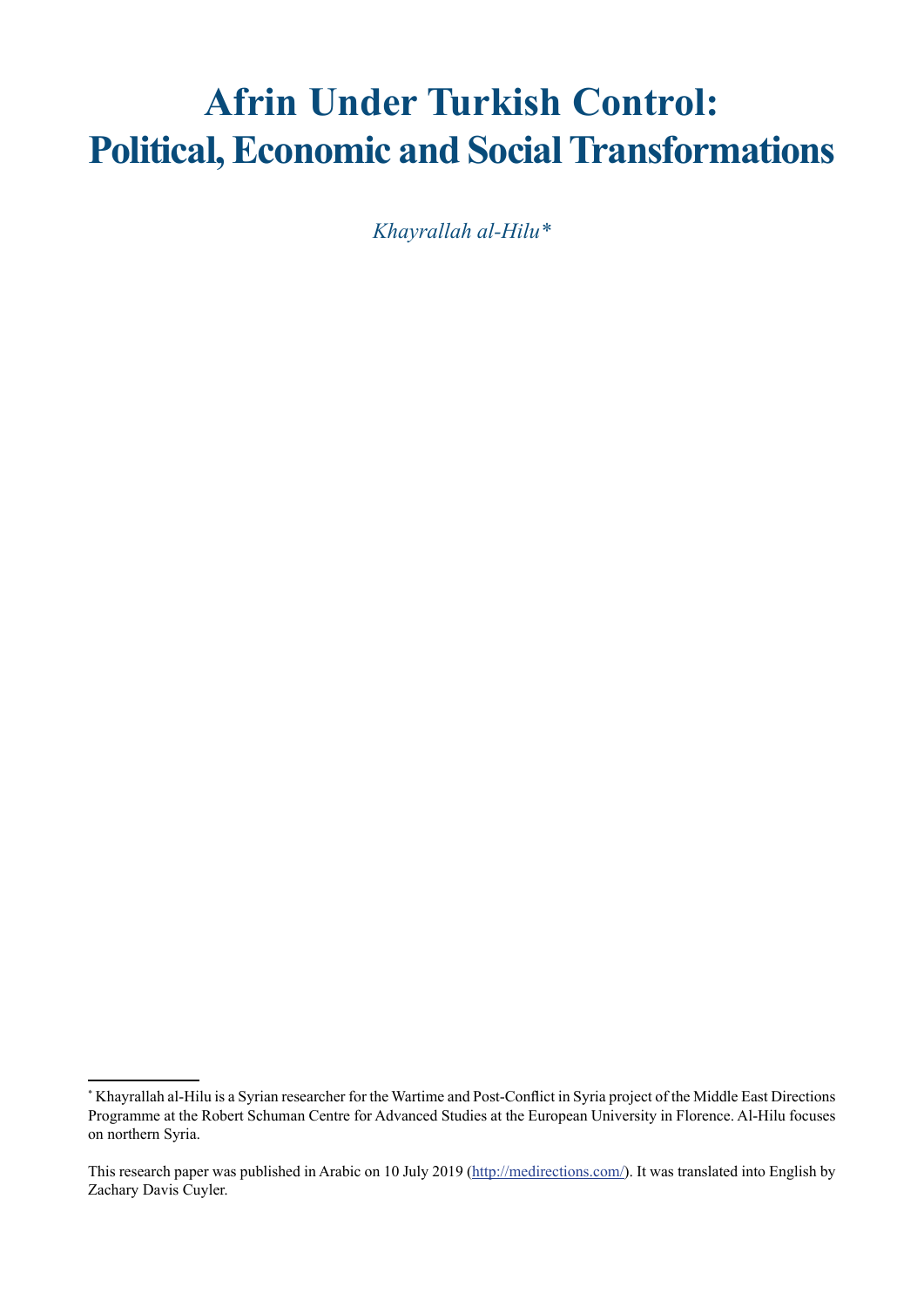## **Table of Contents**

| <b>Executive Summary</b><br><b>Introduction</b> |                                                                                 | $\mathbf{1}$            |
|-------------------------------------------------|---------------------------------------------------------------------------------|-------------------------|
|                                                 |                                                                                 | $\boldsymbol{2}$        |
| 1.                                              | <b>Building a New Military and Security System</b>                              | $\overline{\mathbf{4}}$ |
| 1.1.                                            | Turkey: The Ultimate Authority in Afrin                                         | $\overline{4}$          |
| 1.2.                                            | The National Army Under Ankara's Command                                        | 5                       |
| 1.3.                                            | Forming Military Police Units to Maintain Security                              | $\boldsymbol{6}$        |
| 1.4.                                            | The Police Force and General National Security                                  | 7                       |
| 2.                                              | <b>Building New Local Governance Structures and a New Local Political Elite</b> | <b>10</b>               |
| 2.1.                                            | New Local Councils Lack Proper Representation                                   | 10                      |
| 2.2.                                            | Powerless Local Councils and a New Ankara-Aligned Political Elite               | 11                      |
| 2.3.                                            | The Provision of Public Services                                                | 12                      |
| 3.                                              | <b>Demographic Changes</b>                                                      | 14                      |
| 3.1.                                            | Native Inhabitants Before, During and After the Battle for Afrin                | 14                      |
| 3.2.                                            | Resettling Forcibly Displaced Persons from Ghouta and Homs                      | 15                      |
| 4.                                              | <b>Changes in the Economic System</b>                                           | 16                      |
| 4.1.                                            | Hampering Agricultural and Industrial Production                                | 16                      |
| 4.2.                                            | New Partnerships                                                                | 17                      |
| 4.3.                                            | Establishing a Chamber of Commerce and Industry                                 | 18                      |
| <b>Conclusion</b>                               |                                                                                 | 20                      |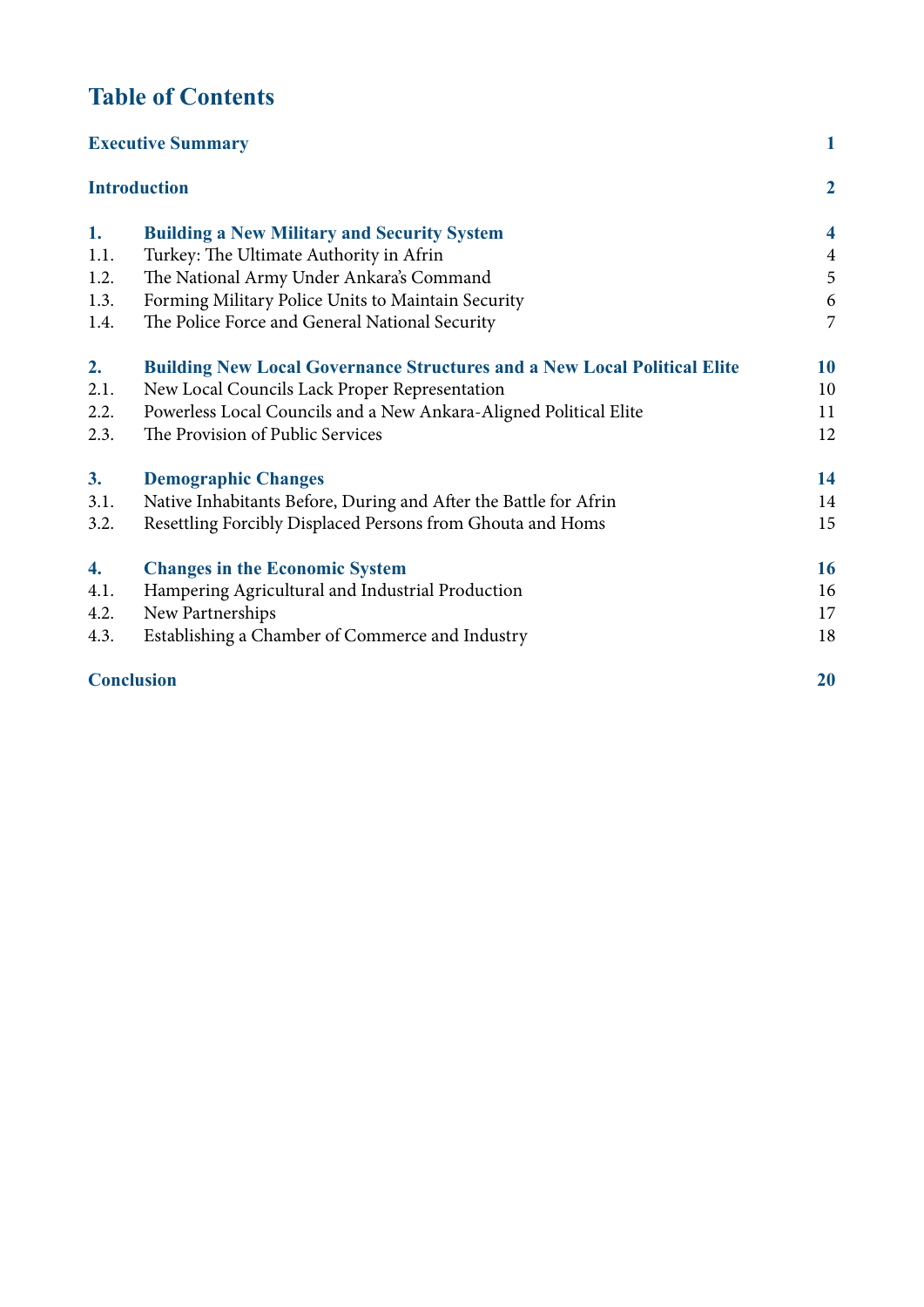## <span id="page-4-0"></span>**Executive Summary**

Turkey has been able to assert control and extend the influence of its security services over Afrin with the help of Turkish-aligned Syrian armed factions organised under the National Army. This has taken place amidst violations by these armed factions, including acts of looting, theft, kidnapping and the requisitioning of civilian property, together with attempts to terrorise the civilian population for several months after Turkey seized control over the area, causing Kurds to flee.

The military and civilian police have greatly aided Turkey in imposing relative stability in the region security. As a result, Turkey has been able to pull strings in Afrin among the armed factions and the military and civilian police, along with their various specialised departments. Ankara has thus consolidated an atmosphere of 'managed chaos.' It has established a delicate balance in the security situation that provides it all the necessary means of control and intervention in the area. This has reinforced persistent fear among the local population in Afrin.

However, Ankara has not created a clear model of self-administration in Afrin. As part of the Astana process, a security understanding with Russia led to an agreement not to establish structures that could serve as alternatives or rivals to the Syrian state in the areas under Turkish control. Turkey has instead pursued a policy of 'delegation and oversight,' establishing local councils in which the political representation is unfair, with an over-representation of the Arab population and the manufactured representation of Turkmens as an ethnic group. Ankara has also installed a new loyalist Kurdish political elite and dismissed Kurdish technocrats from local councils.

Following the Eastern Ghouta reconciliation process in March 2018, Afrin became the main destination of opposition forces forcibly displaced from Ghouta. In addition, Ankara has attempted to fill the void left by the displacement of the Afrin Kurds by importing thousands of families of National Army fighters, including Arabs and Turkmens, and settling them in the homes vacated by Kurdish civilians.

Afrin's agriculture-oriented economy has faced depressed conditions and failed to develop amidst the consolidation of investment plans in favour of Turkish traders. The latter have recently become active in the area, where a new market has opened up for their commercial activities. National Army leaders have also employed their capital with Syrian traders displaced from Ghouta and Homs.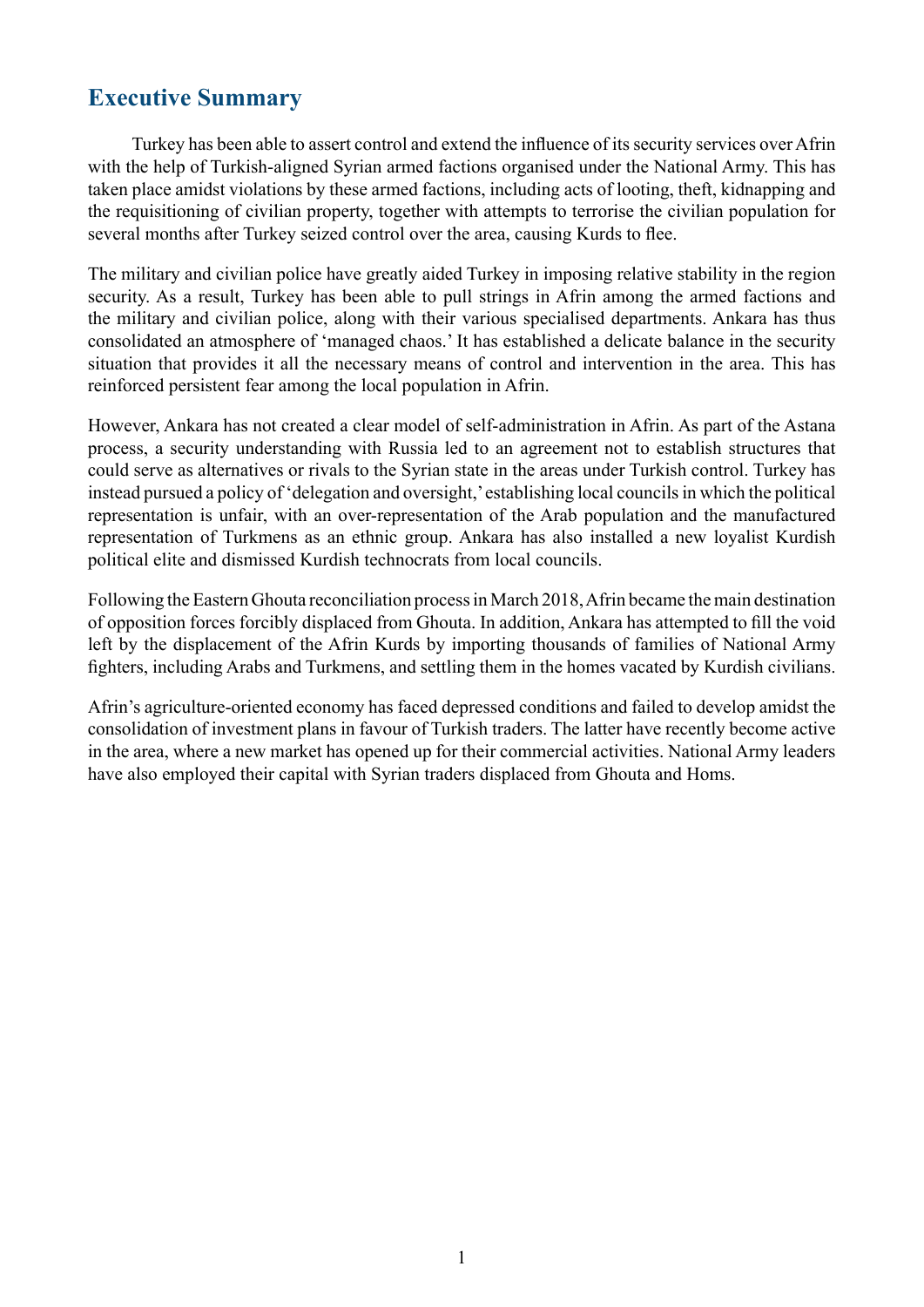## <span id="page-5-0"></span>**Introduction**

Afrin is located in north-western Syria on the Turkish border. Administratively, it constitutes part of the Governorate of Aleppo. Socially, it is one of the most enduringly Kurdish areas of Syria. It has a relatively small Arab population which has long been integrated into local Kurdish society.<sup>1</sup> Afrin is distinctive among the Kurdish regions of Syria for its favourable climate and abundant rainfall, which have made the area's landscape a forest of olive and fruit trees.

The Syrian regime gradually withdrew from the Afrin area and in 2013 handed it over to the Kurdish People's Protection Units (YPG). Turkey considers this group an extension of the Kurdistan Workers' Party (PKK) and therefore a terrorist organisation. In January 2014, Afrin became one of three cantons under Kurdish self-administration.<sup>2</sup> Although it was under the control of the Democratic Union Party (PYD), a large number of displaced persons from other parts of Syria, especially from Aleppo, fled into it,<sup>3</sup> even relocating their businesses there. The area was also spared conflict between competing armed factions, making it relatively secure. It therefore represented a better model than other areas outside the control of the Syrian regime.

The situation remained stable until February 2016, when YPG forces advanced toward several Arab towns, most notably Tall Rifaat in Aleppo Governorate. The YPG imposed its authority over these towns in an attempt to establish a corridor connecting Afrin to the eastern Euphrates through Arab areas under the control of Syrian opposition factions. Tension grew between the YPG forces and Free Syrian Army (FSA) factions, and battles continually broke out between the two sides. Animosity between Arabs and Kurds also increased as a result of actions by the Kurdish units, which shaped the behaviour of the armed factions aligned with Turkey once they took over Afrin.

Following the failure of negotiations between Moscow and the YPG, and the YPG's refusal to withdraw from the area and turn it over to the Syrian regime, the battle for Afrin broke out at the beginning of 2018.<sup>4</sup> Russia could do nothing but withdraw from its small base in Kafr Jana toward the Tall Rifaat area on 19 January 2018.<sup>5</sup> This was considered a green light from Russia for Turkey to launch its assault  $6$ 

<sup>&</sup>lt;sup>1</sup> Arabs from the al-Boubana and 'Umayrat clans originally came to this area as shepherds. They adopted the Kurdish language and integrated with the local Kurds.

<sup>&</sup>lt;sup>2</sup> At that time, the two other cantons in the self-administration were Al-Jazeera and Kobani. These cantons were then altered according to the Administrative Divisions Act of the Democratic Federation of Northern Syria, issued in July 2017. On developments in the self-administration, see Bader Mullah Rashid, 'The Lost Kurdish Umbrella in Syria… Between Quarrelling over Power and Brittle Agreements' (in Arabic), analytical paper (Istanbul: Omran Center for Strategic Studies, 20 March 2019) <http://bit.ly/2X2173T>

<sup>&</sup>lt;sup>3</sup> Most of these refugees came from the eastern neighbourhoods of the city of Aleppo and included a number of Christians and Armenians from the al-Midan neighbourhood, which was on the front line in the battle for Aleppo.

<sup>4</sup> Despite strong U.S. support for the YPG in eastern Syria in fighting the Islamic State organisation, in July 2017 Washington informed these forces that it was not concerned with Afrin, and that the region was under Russian influence. Washington demanded that the YPG should come to a political settlement with Russia so that the region could avoid an expected Turkish attack. Interview via WhatsApp with a YPG advisor, 16 March 2019.

<sup>&</sup>lt;sup>5</sup> Russian military police deployed to Afrin on 20 March 2017 with the goal of preventing any confrontation between the YPG, Turkish forces and FSA factions, according to a statement by the Russian Ministry of Defence. For more information, see: Al Jazeera, 'Russia Has Deployed Forces in Syria's Afrin and Denies Establishment of Base' (in Arabic), 20 March 2017,<http://bit.ly/2LbZ2zS>

<sup>6</sup> Abdullah Al-Darwish and Hassan Burhan, 'Turkish Agency: Russia Has Withdrawn Its Military Forces from the Afrin Area of Northern Aleppo' (in Arabic), *Smart News*, 19 January 2018, [http://bit.ly/2X1phA5.](http://bit.ly/2X1phA5) Via the Deputy Head of the Russian Federation Council Committee on Defence and Security, Frantz Klintsevich, Russia announced that "it would not intervene militarily in the case of an outbreak of a confrontation between Assad's forces and the Turkish military with the launch of the Afrin operation." Syrian Network for Print Media, 'Battle for Afrin Removes International Cover for Kurdish Forces' (in Arabic), 30 January 2018, <http://bit.ly/2RuOVqW>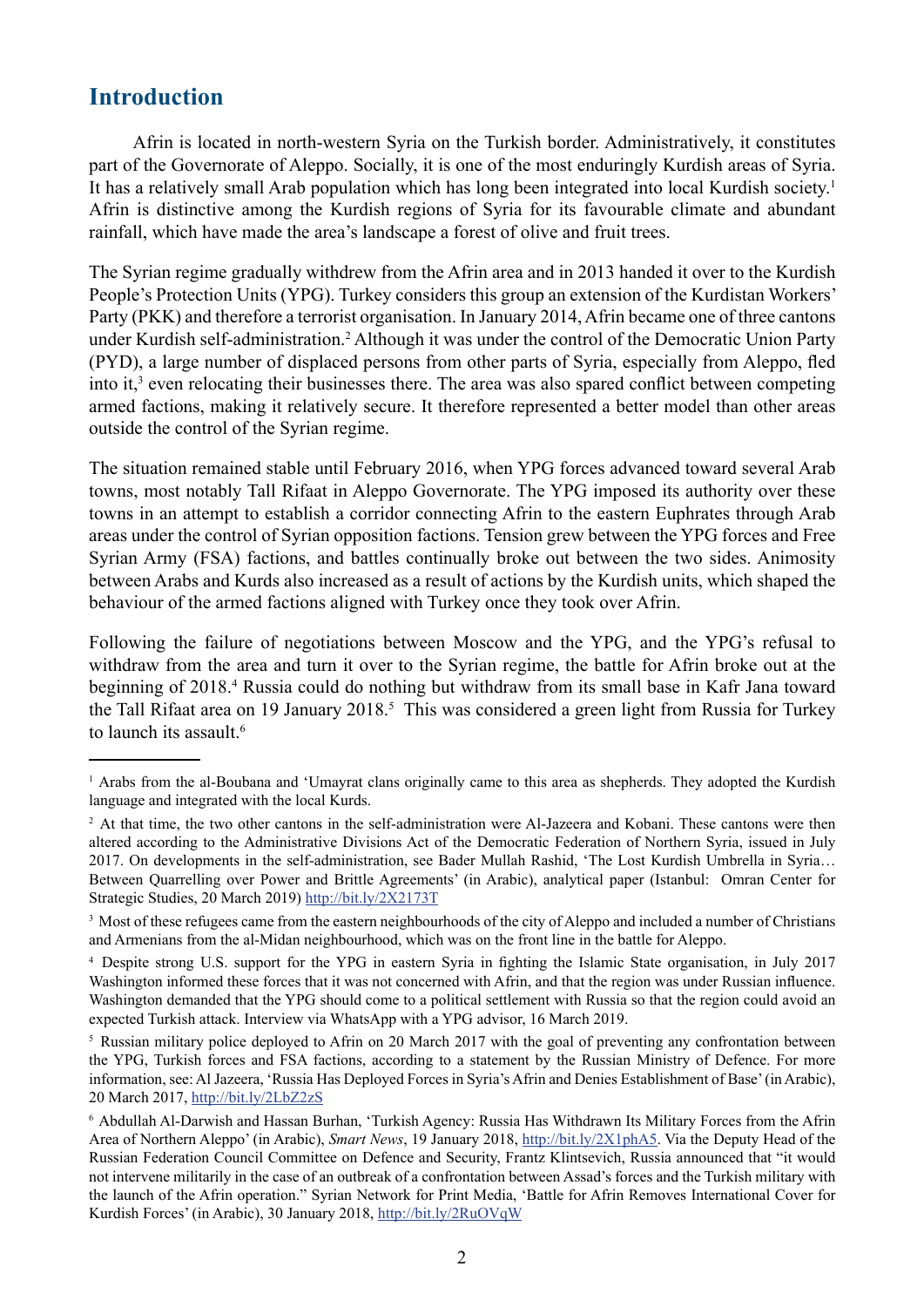This Russian-Turkish understanding concerning Afrin led to a total collapse of the de-escalation zones that Turkey had guaranteed in the Astana process.7 Turkey launched operation 'Olive Branch' simultaneously with a major operation to take over territory in Eastern Ghouta, near Damascus, which had been included in the de-escalation agreement. As Turkish president Recep Tayyip Erdoğan announced the beginning of Olive Branch on 20 January 2018,<sup>8</sup> the Syrian regime and Iranian militias gathered their forces around Eastern Ghouta, and Russia launched intensive airstrikes on Eastern Ghouta on 5 February 2018.

In fact, the Turkish military intervention in Afrin served the common interests of several parties. Russia sought revenge on the YPG for being an ally of the United States. After the YPG refused to hand the Afrin region over to the regime, the latter benefitted indirectly and achieved its goal of dismantling the most important Kurdish stronghold in Syria. As for Turkey, it succeeded in extending its control over a larger portion of Syrian territory.

On 23 March, Turkey announced that it had taken complete control of the Afrin region.<sup>9</sup> This came after two months of violent fighting in which both sides suffered sizeable casualties. Hundreds of civilians were killed or wounded during the Turkish offensive and aerial bombardment<sup>10</sup> and during the Turkish advance to Shahba,<sup>11</sup> to which the Kurdish forces had withdrawn.<sup>12</sup>

Now, more than a year since the Turkish army established control over the Afrin border region, how has Turkey transformed the administration of the area? What policies has it pursued to expand its influence? Do Turkey's policies suggest that Ankara has achieved total hegemony in the Afrin region or that it has a plan to integrate the area into Turkey? In which fields are Turkish policies the most evident and influential?

This paper first discusses the security and military structures that Turkey has established to exert control over the region and the role played by Syrian opposition military factions. It then proceeds to examine its local governance as a means of imposing facts on the ground through the establishment of a new Turkey-linked political class and efforts to tie local councils, civil society organisations and public services directly to Turkey. The paper also examines the demographic change that took place during and after the battle for Afrin and its role in Turkey's attempt to secure control over the area. It concludes with an examination of the rapid shifts in the local economy, the negative implications for social and political stability and Turkey's economic strategy in this border region.

This study relies primarily on 43 interviews conducted between March and May 2019 with members of the local populace and persons who had been displaced to Afrin from Ghouta and the northern Homs countryside in 2018, with military leaders and members of armed factions loyal to Ankara and with staff of medical and aid organisations.<sup>13</sup>

<sup>7</sup> On 4 May 2017, Russia, Turkey and Iran agreed in Astana to establish four de-escalation zones: northwest Syria (Idlib and its surroundings), the northern Homs countryside, eastern Ghouta and southern Syria.

<sup>&</sup>lt;sup>8</sup> Al Jazeera, ' 'Olive Branch...' The Battle to Recover Afrin' (in Arabic), 20 June 2019,<http://bit.ly/2IA0nPu>

<sup>9</sup> It seems that Turkey chose this date because it coincided with the 103rd anniversary of the Battle of Çanakkale, in which the Ottomans defeated Britain and France. On the occasion of the Turkish army's victory, President Erdoğan announced in a speech: "The Turkish flag today flies over Afrin." See: *Yeni Şafak*, 'Erdoğan: We Have Taught a Lesson to Those Who Attempt to Establish a Terrorist State on our Border' (in Arabic), 18 March 2018, [http://bit.ly/2MqtTeb](http://bit.ly/2MqtTeb<061B>)

<sup>&</sup>lt;sup>10</sup> Sputnik, 'Killing of at Least 222 Civilians Since Beginning of 'Olive Branch' in the City of Afrin' (in Arabic), 10 March 2018, <http://bit.ly/2WWInrg>

<sup>&</sup>lt;sup>11</sup> The 'Shahba region' is the name the YPG gave to the Arab villages that it took over in 2016: Tall Rifaat and its surroundings between the areas of al-Bab and Afrin.

<sup>&</sup>lt;sup>12</sup> Al Jazeera, 'All Regions of Afrin in Hands of Turkish Army' (in Arabic), 24 March 2018, <http://bit.ly/31cL4U8>

<sup>&</sup>lt;sup>13</sup> This paper is careful not to reveal names because of the threats to soldiers in the armed factions, civilians in Afrin and activists. It was difficult to acquire information from many active military parties and those employed by the local councils, given their fear of surveillance of communications by Turkey.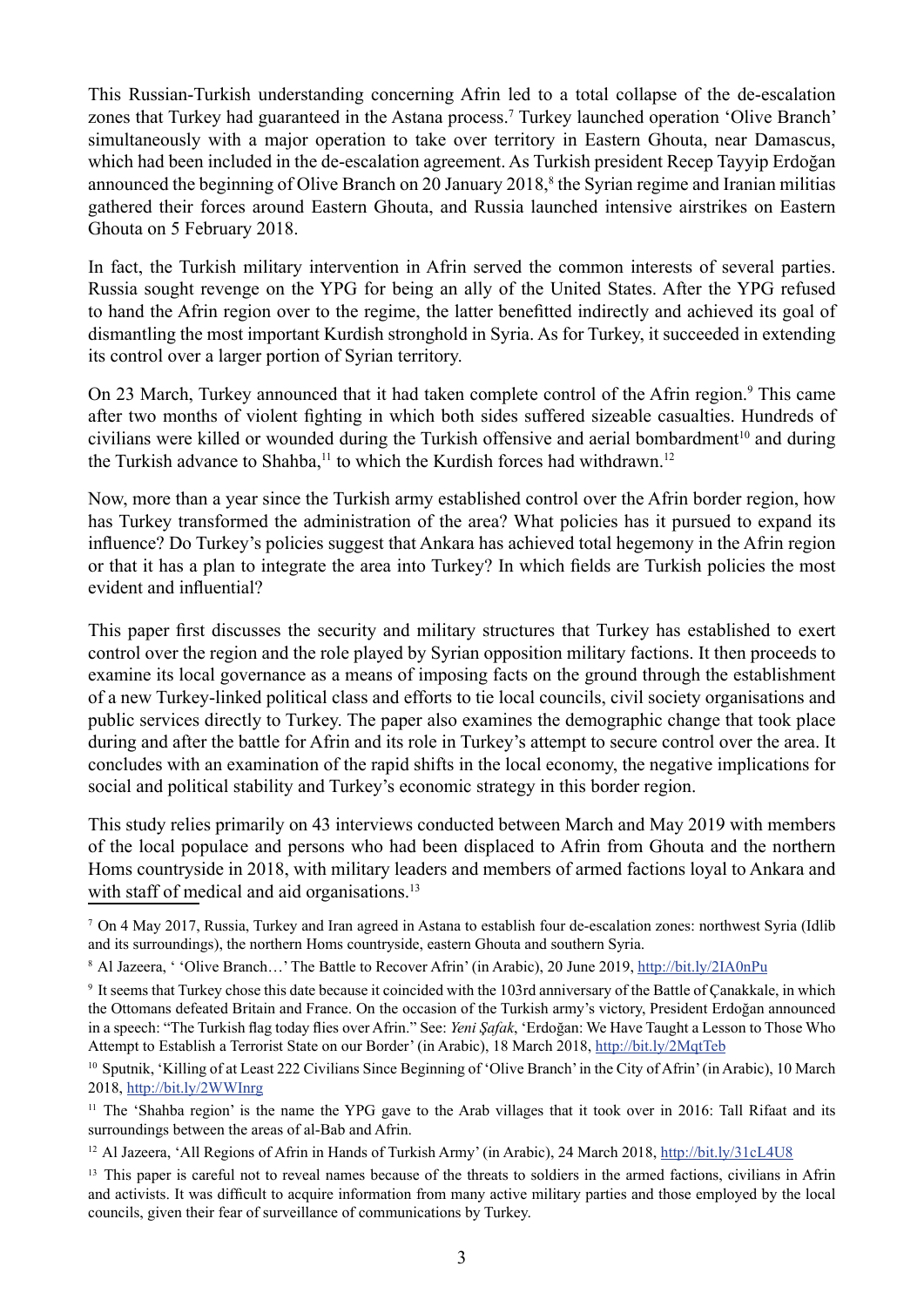## <span id="page-7-0"></span>**1. Building a New Military and Security System**

The Syrian regime gradually retreated from Afrin in 2012, leading the YPG to take control over the entire area in 2013. The YPG then formed an internal security apparatus, the Asayish, which was equivalent to a security service and executive police force in the Afrin canton, where the Kurdish self-administration constituted the ultimate authority. This situation, which lasted six years, changed dramatically in March 2018 when Turkey directly intervened to impose its security and military authority. It also did so through Ankara-aligned Syrian armed factions, and then using military and civilian police.

#### **1.1. Turkey: The Ultimate Authority in Afrin**

Once Turkey had established control over Afrin, Turkish special units, along with the Turkish military intelligence, took over the YPG security and military headquarters and captured documents belonging to the Kurdish self-administration bodies.<sup>14</sup> Turkey then established a large number of military command posts. At the time of writing in late June 2019, it is still constructing new military bases, some of which are located on the Turkish-Syrian border and others throughout eastern Afrin facing Shahba on the front line with Kurdish forces (see map 1). Jalbal is the largest Turkish military base in the region, followed by the Kafr Jana camp, which hosts a Turkish military helipad.



#### **Map 1. The Turkish deployment in Afrin**

**Source**: the author

<sup>&</sup>lt;sup>14</sup> Testimony by a fighter accompanying Turkish forces, Skype interview, 12 March 2019.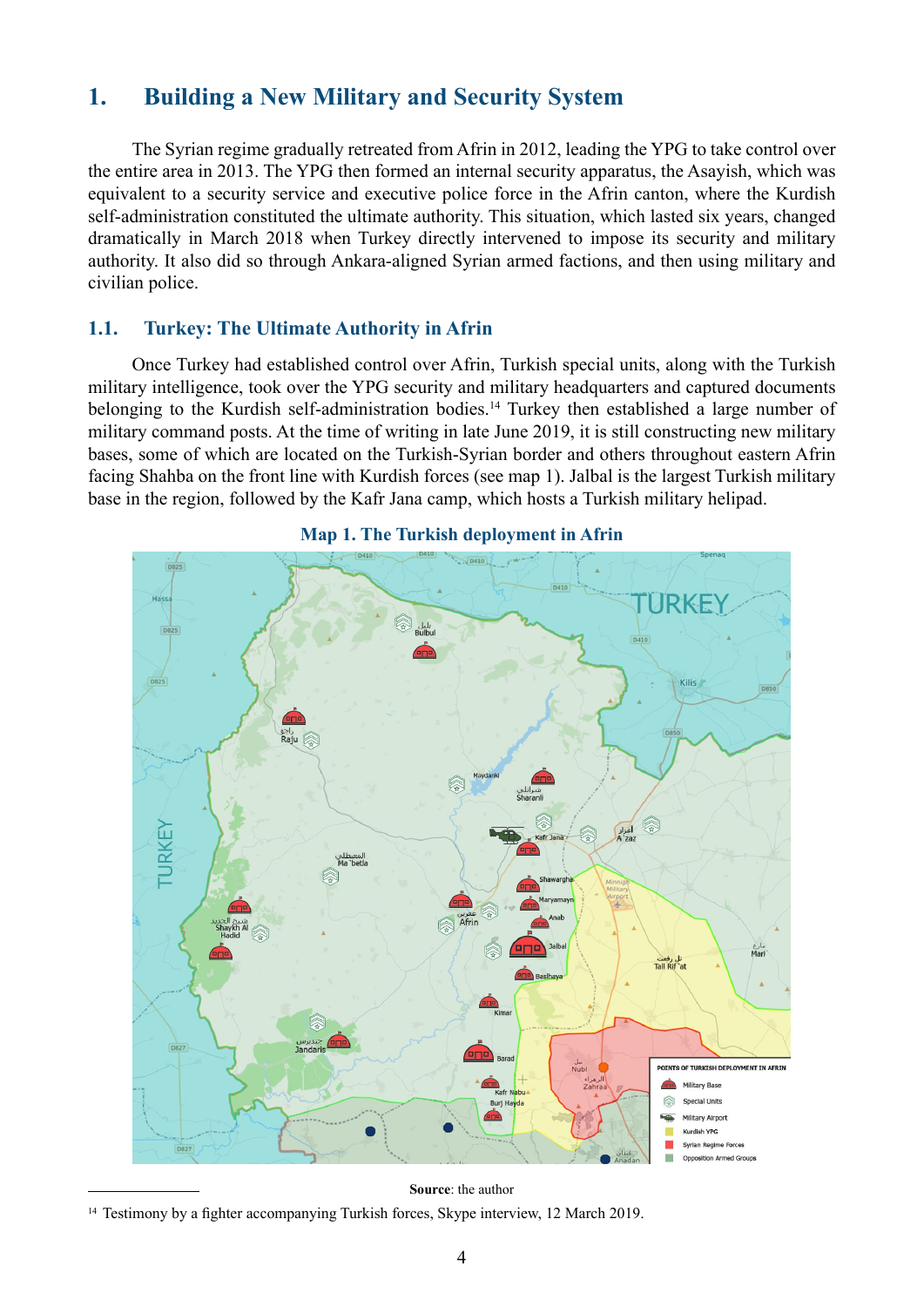<span id="page-8-0"></span>Furthermore, Turkey has established an intelligence station to detect and monitor YPG cells. The intelligence services also directly oversee the operations of other parties engaged in providing security in the area (see below) and constitute the ultimate authority in Afrin.

In addition, Turkey has established a Syrian Task Force affiliated with the Turkish Police Special Operations Department within the Turkish General Security Directorate. The Syrian Task Force is considered Turkey's main security force in Afrin<sup>15</sup> and is known locally as the 'Turkish commandos.' It is made up of 12 units deployed throughout Afrin's administrative areas, but its members are subordinate to the security departments of Ankara, Hatay, Gaziantep, Kilis and Adana. Turkey has also established a Syrian Special Forces Unit (the 'Syrian commandos') within the Afrin civilian police. In practice, however, this unit is under the command of Turkish intelligence. According to the testimony of two Afrin civilian police officers, this unit executes its missions alongside Turkish special forces in raids and by arresting members of Kurdish cells.

It is by these means that Turkey has established security and military centres with the aim of asserting complete control over Afrin. Turkey has simultaneously expanded the restructuring of Ankara-aligned Syrian armed factions from the 'Euphrates Shield' region<sup>16</sup> to Afrin, incorporating them under the umbrella of the National Army.

#### **1.2. The National Army Under Ankara's Command**

Armed factions that had participated in operation 'Euphrates Shield'17 fought alongside Turkish forces in the battle for Afrin. By the end of 2017, Turkey had incorporated these factions into a socalled National Army under the supervision of the Syrian Interim Government's Ministry of Defence. The National Army factions were initially distributed among three legions: The National Army, the Levant Front and the Sultan Murad Division.<sup>18</sup> Later, all armed factions in areas under Turkish influence, including Jaysh al-Islam and the al-Rahman Legion (which had been expelled from Eastern Ghouta), were integrated under the banner of the National Army, and Ankara relied on them to impose control over Afrin and expel the Kurdish forces. Turkey directly supplies these armed factions with ammunition and pays wages to their fighters – which number 30,000 in both Afrin and the 'Euphrates Shield' areas – using income from the Jarablus and Bab al-Salameh crossings.

However, soon after asserting control over the area, the Turkish army allowed certain National Army factions to openly pillage the city of Afrin. Intensive looting continued for around two weeks until military police reinforcements arrived from the Azaz area. National Army factions also expropriated the property of Kurdish civilians<sup>19</sup> who fled as fighting approached their villages, with their houses being converted into military bases, warehouses for stolen goods<sup>20</sup> and shelters for fighters and their families.

<sup>15</sup> Anadolu, 'Turkey…'Syrian Task Force' Continues to Maintain Security in Afrin' (in Arabic), 15 November 2019, <http://bit.ly/2KuGSZK>

<sup>&</sup>lt;sup>16</sup> The 'Euphrates Shield' region refers to the northern and north-eastern Aleppo countryside. This was the name of the military operation launched by Turkey in 2016 to expel the Islamic State from this area, which ended in March 2017. Among the main cities in the area are Jarablus, Azaz and al-Bab.

<sup>&</sup>lt;sup>17</sup> The most prominent of the Syrian opposition factions that participated in the 'Euphrates Shield' are the Levant Front, the Hamza Division, the Sham Legion, the Sultan Murad Division, the 13th Division, the Northern Division, the Mountain Hawks and the al-Mu'tasim Brigade.

<sup>&</sup>lt;sup>18</sup> Almodon, 'Factions of 'Euphrates Shield' Become a Regular Army' (in Arabic), 24 October 2017, <http://bit.ly/31WuYOH>. The Sultan Murad Division is the most closely aligned with Turkey. It includes Turkmen fighters and its first-rank leaders are all Turkmen.

<sup>19</sup> Human Rights Watch, 'Syria: Turkey-Backed Groups Seizing Property in Afrin' (in Arabic), 14 June 2018, <http://bit.ly/2HWu3Wo>

<sup>&</sup>lt;sup>20</sup> Amnesty International, 'Syria: Turkey Must Stop Serious Violations by Allied Groups and Its Own Forces in Afrin', 2 August 2018,<https://bit.ly/2n5GAMd>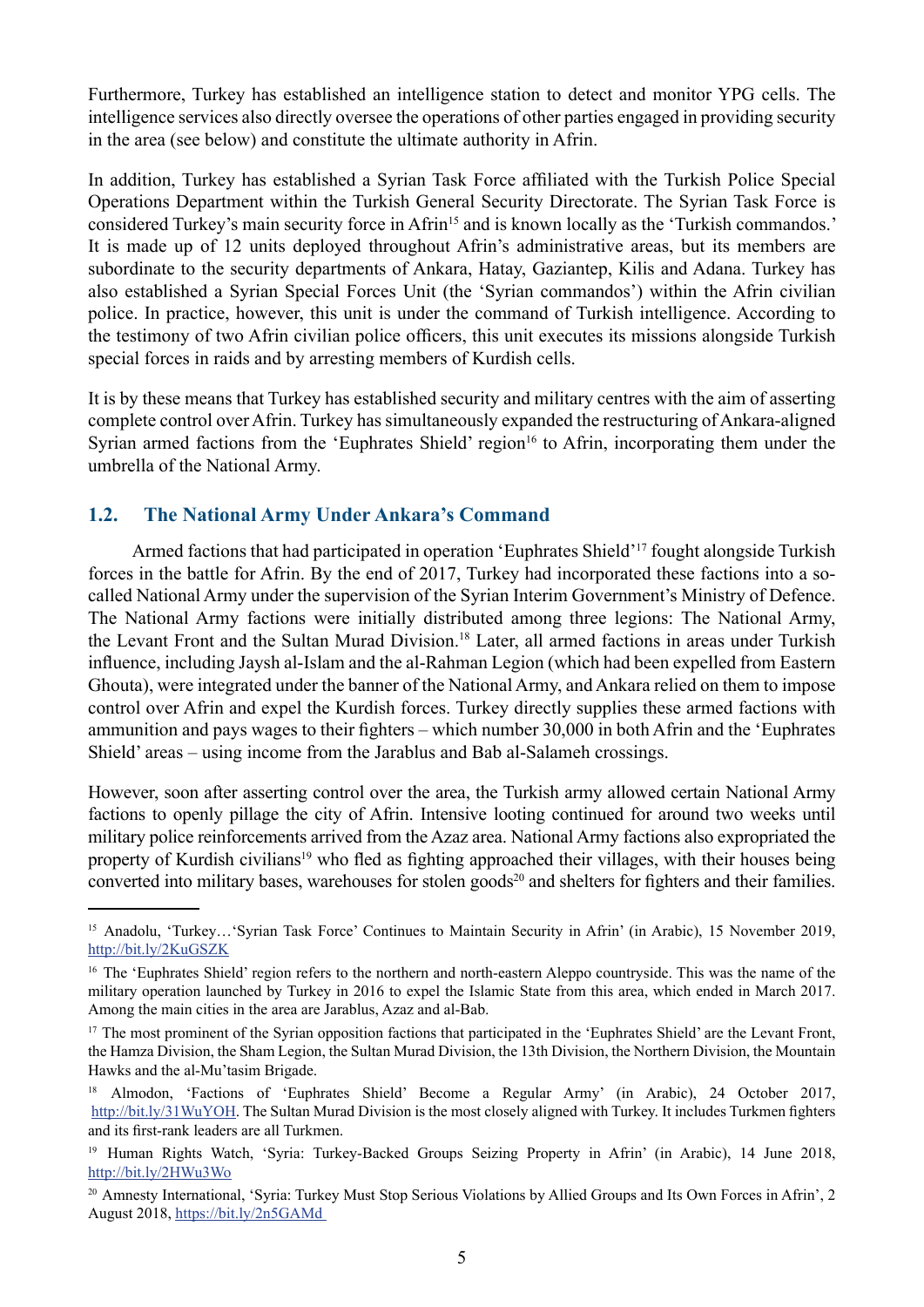<span id="page-9-0"></span>The armed factions have refused to return these houses to their original owners on the grounds of their actual or imagined support for the YPG.21

It is worth noting that the armed factions most closely aligned with Turkey are the same ones that have continued to commit violations against civilians. These groups are named after Ottoman sultans, such as the Sultan Suleyman Shah Brigade and the Sultan Murad Division, in addition to the Sham Legion, which is a Syrian branch of the Muslim Brotherhood. These armed factions are responsible for the protection of the portions of Afrin that border Turkey, which is Turkey's main priority. The Sultan Murad and Sultan Suleyman Shah armed factions have become proxies for Turkey in its military conflicts and constitute a facade for the crimes and violations generated by Turkish policy. They are motivated by financial gain, the promise of continued Turkish support and the pleasing of their Turkish backers. In contrast, Turkey has decreased its support for other armed factions in order to weaken and subdue them. These include the Levant Front, the most powerful armed faction in the 'Euphrates Shield' area, which constitutes an obstacle that has prevented Ankara from achieving hegemony there and especially in the faction's bastion in Azaz. Turkey was able to widen the influence of the National Army factions to Afrin with operation 'Olive Branch,' which allowed it to move its military power there along with more than 15,000 fighters from the 'Euphrates Shield' area in order to impose its authority and maintain security.

Turkey has thus succeeded in transforming the National Army factions into militias under its command, directing them as it sees fit. In this way it has prevented them from confronting the Syrian regime since the beginning of operation 'Euphrates Shield,' ensuring that they only go into combat with Kurdish forces. Simultaneously, Turkey has reined in the role of the National Army factions in favour of the military police, which it also commands.

#### **1.3. Forming Military Police Units to Maintain Security**

On 20 February 2018, Turkey established a military police administration in the 'Euphrates Shield' area under the control of the Syrian Interim Government's Ministry of Defence.<sup>22</sup> to rein in excesses and violations committed there by fighters belonging to the three National Army legions.<sup>23</sup>

Following Turkey's assertion of control over Afrin, and since the outbreak of looting and thieving by certain armed factions, the National Army command has sent Levant Front military police units from Azaz to the city of Afrin.<sup>24</sup> Large checkpoints have been erected to prevent the transportation of stolen goods from Afrin to the 'Euphrates Shield' area.

However, these small groups of military police from Azaz have not been enough to control the security situation or put a stop to looting. Instead, criticism of Turkey and the National Army factions has intensified as angry helpless individuals have seen their shops ransacked and cars stolen.<sup>25</sup>

<sup>&</sup>lt;sup>21</sup> Human Rights Council, General Assembly, United Nations, 39th session, Report of the Independent International Commission of Inquiry on the Syrian Arab Republic, A/HRC/39/65, 9 August 2018,<https://undocs.org/A/HRC/39/65>

<sup>&</sup>lt;sup>22</sup> Turkey also established a central military court in the city of al-Bab and three military police centres in al-Bab, Azaz and Jarablus. These police forces are an executive implemented for the military court, run by military judges.

<sup>&</sup>lt;sup>23</sup> Syria News, 'Establishment of Military Court and Police in the 'Euphrates Shield' Zone' (in Arabic), 20 February 2018, <http://bit.ly/2X2nwCY>

<sup>&</sup>lt;sup>24</sup> Hassan Burhan, 'Military Police: Our Goals in Afrin are Control over the Security Situation and the Prevention of Violations' (in Arabic), *Smart News*, 28 May 2018, <http://bit.ly/2Wvx0Xe>

<sup>&</sup>lt;sup>25</sup> Interviews conducted between 25 and 30 March 2019 with five Kurdish men from the city of Afrin, who spoke about the pillaging of their stores and homes. They claimed that soldiers from Ahrar al-Sham and Ahrar al-Sharqiya wrote the names of their factions on certain stores, and that fighters from the Sultan Murad Division and Sultan Suleyman Shah Brigade looted stores in Afrin market.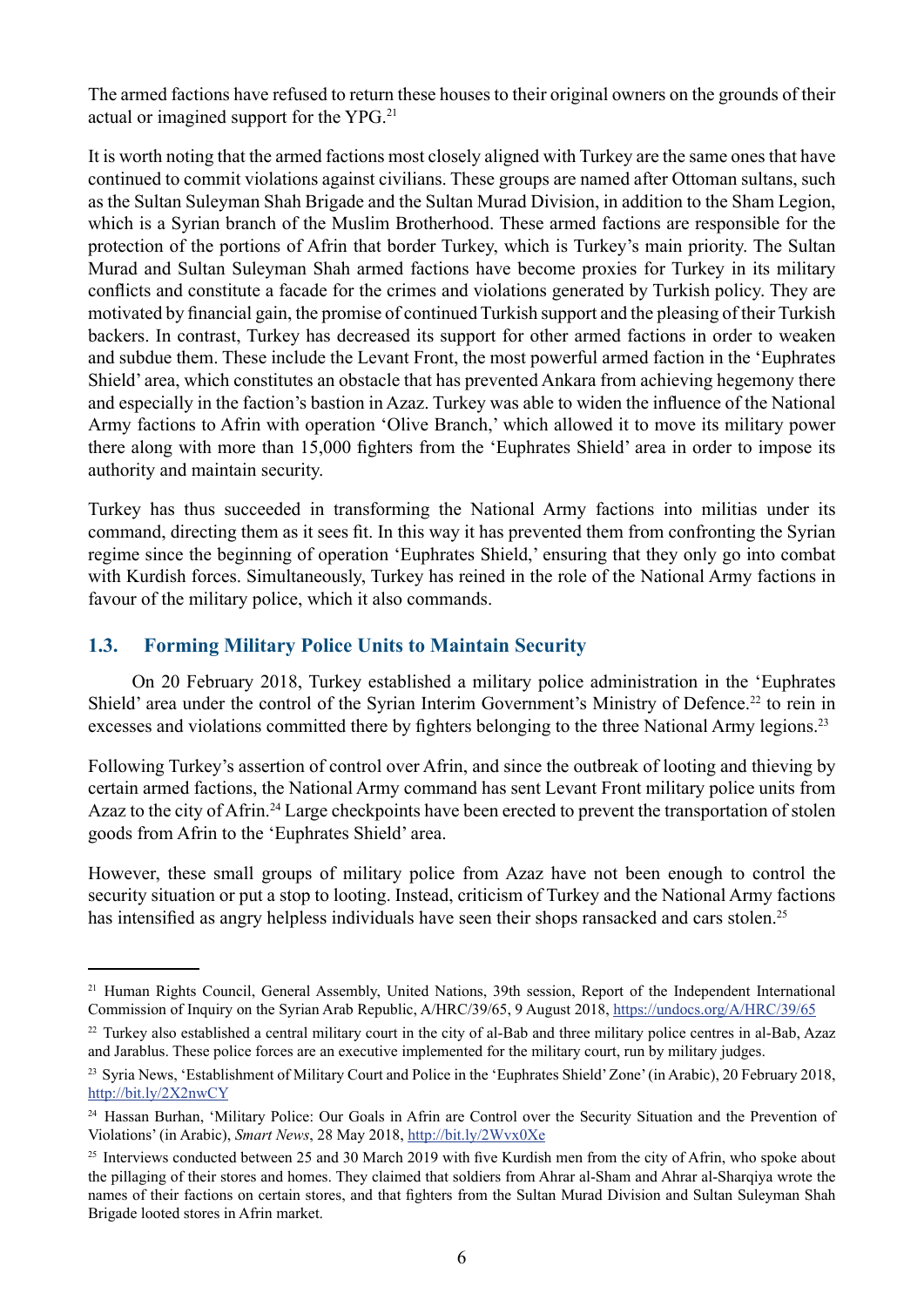<span id="page-10-0"></span>Arab and international media have disseminated clips of looting in Afrin.<sup>26</sup> prompting Turkey to form cores of new military police units in the area. Most of the fighters in these units have been loaned from National Army factions, including the Sham Legion, the Sultan Murad Division, the Sultan Suleyman Shah Brigade and Ahrar al-Sharqiya. These are the very same armed factions implicated in the reports of looting and thieving. All these factions are made up of Arabs and Turkmens and include no Kurdish fighters.

In July 2018, the National Army Chiefs of Staff appointed a deputy to the head of the military police in the area of operation 'Olive Branch.'27 Turkey also established three branches of the military police in Afrin, Jandaris and Raju. A National Army officer and deputy were appointed to each branch.<sup>28</sup> Each branch depends on the military police administration in Afrin but has become more closely tied to the Turkish special forces or intelligence services stationed in Afrin, from which it takes direct orders.

In fact, military appointments are made jointly by Turkish authorities and the National Army Chiefs of Staff. Turkmen leaders aligned with Turkey have a consultative role in naming certain officers. The decision to keep civilians out of command positions in the military and civilian police in Afrin and the 'Euphrates Shield' area was essentially made by Turkish military and security officials. The situation is somewhat distinct among the factions of the three legions that constitute the National Army, as Ankara exerted pressure to ensure the appointment of a civilian to lead the Second Legion.<sup>29</sup>

#### **1.4. The Police Force and General National Security**

On 23 March 2018, the Yeni Şafak newspaper – which is aligned with the Turkish security authorities – revealed Ankara's plan to train 1,000 local police officers to provide security and protect the city of Afrin.30 Turkey spent a month training the first cohort of 620 civilian police officers in Turkish police academies in Adana and Mersin,<sup>31</sup> and then trained three additional cohorts soon afterwards.32 The police command continues to train new policemen to enrol in the police and general security forces.

Turkey has divided Afrin geographically into three police sectors – Afrin, Jandaris and Raju –which are each subdivided into precincts. This division is subject to Turkish security and military control, giving priority to protecting the borders in Raju and Jandaris and annexing inland regions to Afrin. In addition, specialised departments linked to the police command have also been put in place in Afrin, operating as police stations in each of the three main sectors.

<sup>&</sup>lt;sup>26</sup> Alhurra (YouTube), 'Looting and Arrests in Afrin after Turkish Forces Take Control' (in Arabic), 19 March 2019, [http://](http://bit.ly/2Nh8FA6) [bit.ly/2Nh8FA6](http://bit.ly/2Nh8FA6)

<sup>&</sup>lt;sup>27</sup> Appointment decision of Colonel Hassan Muhammad al-Hussayn as head of the military police for the entire area of Afrin, National Army Chiefs of Staff, Decision No. 64. Unpublished internal memorandum accessed by researcher, 23 July 2018.

<sup>&</sup>lt;sup>28</sup> National Army Chiefs of Staff decision, No. 62. Unpublished internal memorandum accessed by researcher, 23 July 2018.

<sup>29</sup> The Second Legion includes four factions: Sultan Murad Division, Hamza Division, al-Mu'tasim Brigade and Kata'ib al-Safwa. A Turkmen, Fahim 'Isa, was appointed as leader of the Second Legion. He is a civilian who leads the Sultan Murad Division and is close to Turkey. See also, Enab Baladi, ''Free Syrian Army' Forms the Second Legion of Northern Aleppo' (in Arabic), 28 November 2017,<http://bit.ly/2FpNh5q>

<sup>30</sup> Manar Faraj and Mahmud Issa, 'Syrian Police Soldiers Trained by Turkey Will Take over 'Security' in Afrin' (in Arabic), *Yeni Şafak*, 23 March 2018, <https://bit.ly/32d9XiR>

<sup>31</sup> Daily Sabah, 'Turkey... Graduates Cohort of Police to Work in Afrin' (in Arabic), 10 May 2018,<http://bit.ly/2HYDSDC>

<sup>32</sup> Montaser Abu Zayd, 'Free Police in Afrin: Maintaining Internal Security,' *Almodon*, 29 May 2019, [http://bit.](http://bit.ly/2K1mPD1) [ly/2K1mPD1](http://bit.ly/2K1mPD1). The second cohort, which included 800 soldiers, graduated two weeks after the first. Anadolu, 'Awaited Afrin Police Subject to Intense Training in Turkey' (in Arabic), 30 May 2019, <http://bit.ly/2K1mPD1>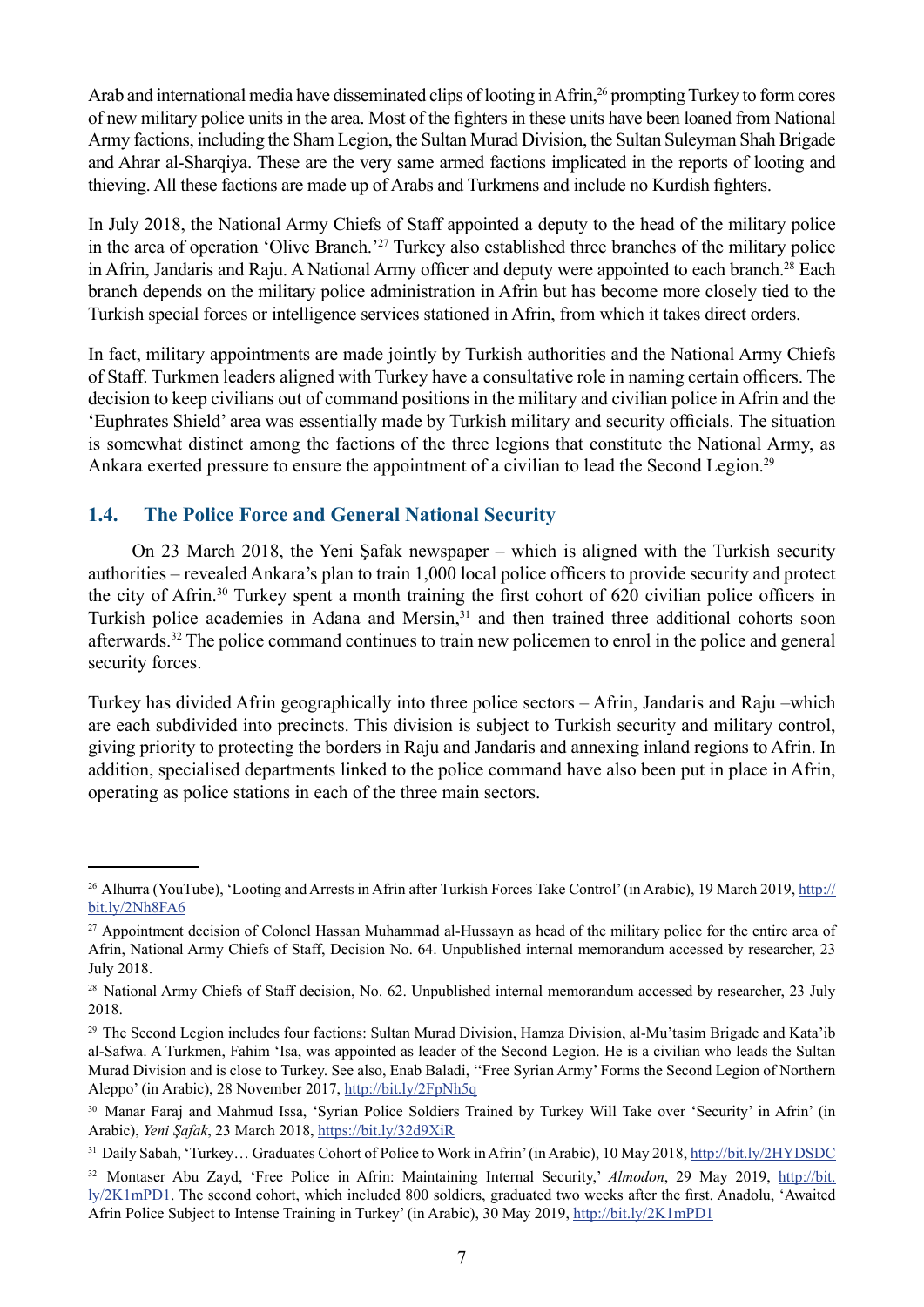

#### **Map 2. Military and civilian police sectors in Afrin**

**Source**: the author

Ankara appointed Lieutenant Colonel Rami Tlass, a Syrian Arab Army defector from the city of al-Rastan (Homs governorate), as leader of the police and general national security forces for the entire Afrin region.<sup>33</sup> The lists of applicants accepted into the police force issued in February 2019 indicate that the policemen come primarily from Eastern Ghouta and Homs, followed by individuals displaced from Idlib and Hama. The lists include only three local Arab inhabitants of Afrin, and no Kurds, among the 301 accepted.<sup>34</sup> This suggests that Turkey aims to exclude local Arabs and Kurds from the security sector, regarding them as a source of concern and remaining suspicious of their connections with the YPG.35

<sup>&</sup>lt;sup>33</sup> Captain Rami Tlass, who is aligned with Turkey, defected from the Syrian army in 2012. During his work in northern Syria, he was promoted by the opposition chiefs of staff. As leader of the Afrin police, he promoted himself and 12 other officers to the rank of colonel. Unpublished internal memorandum accessed by the researcher, No. 88.5, September 2018.

<sup>&</sup>lt;sup>34</sup> 'National Police and General Security Forces in Afrin' (in Arabic), Facebook, 13 February 2019,<http://bit.ly/2Y7wr2r>

<sup>&</sup>lt;sup>35</sup> One member of the local council in Afrin expressed Turkey's fear that YPG units could infiltrate the police forces, suggesting this as the reason why certain applicants were rejected. Interview in Gaziantep, Turkey, 17 April 2019.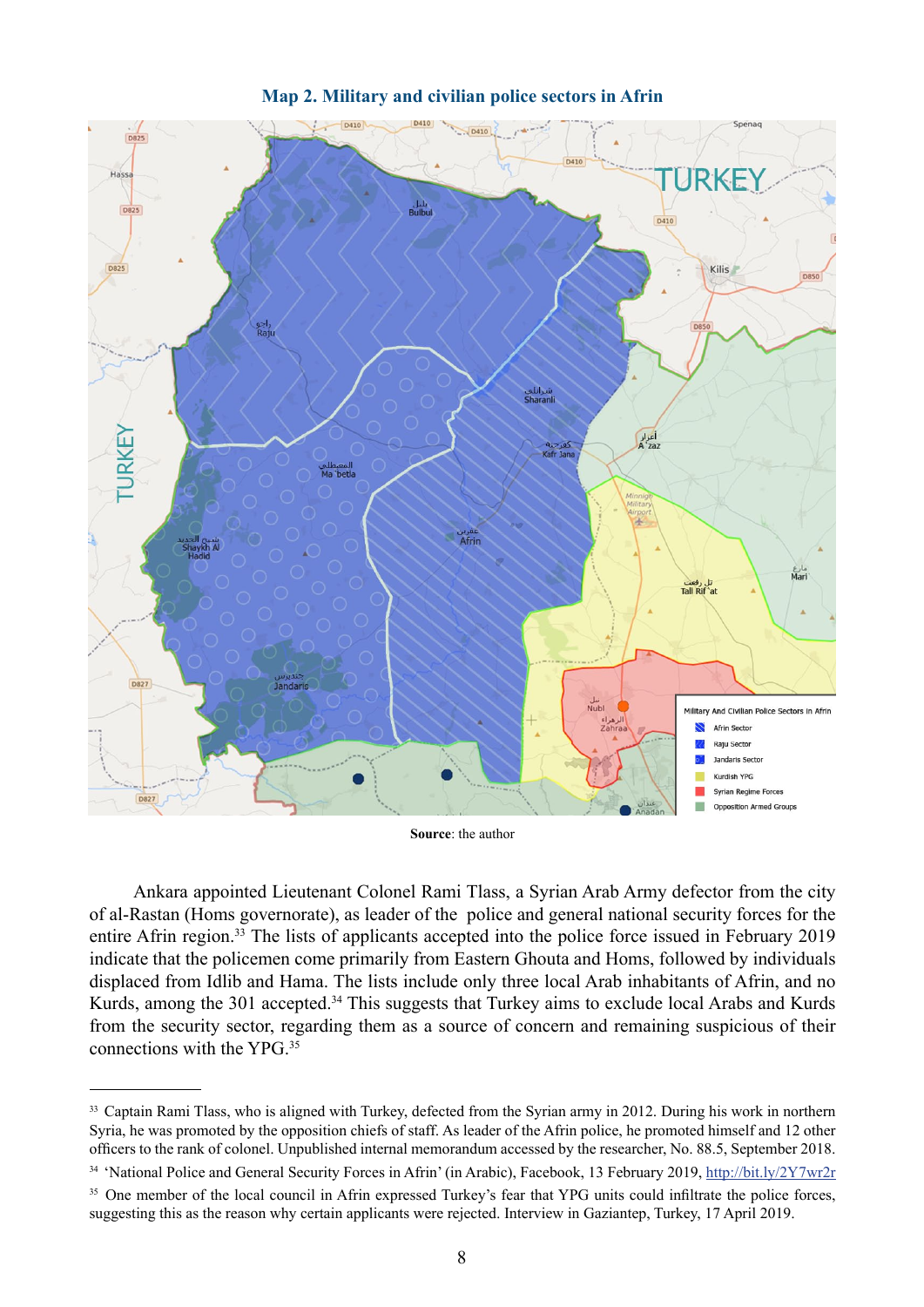This has created greater uneasiness between local residents and the *de facto* authority represented by the opposition armed factions and Turkish forces. It has also deepened the conflict between persons displaced from other parts of Syria and the Afrin Kurds.

Through its policies, Turkey has militarily succeeded in expelling the YPG from the Afrin pocket on its border and has used National Army factions to execute its security strategy, leading to the expulsion of half of Afrin's inhabitants through waves of arrests and kidnappings. Within a year, Turkish forces and Turkey-aligned Syrian armed factions have arrested more than 2,500 civilians, around 1,000 of whom were still imprisoned by March 2019.<sup>36</sup> Most of these prisoners have been accused of being members of the PYD or the YPG.<sup>37</sup> However, one activist from the area claimed that all PYD party members and YPG fighters had left the city,<sup>38</sup> and a source in the YPG alleged that none of the group's fighters had been captured in Afrin and that all such prisoners are civilians.<sup>39</sup> In addition, Ankara's role in giving the armed factions free rein has created conditions that have allowed a rise in kidnappings. Well-off civilians are being kidnapped for a ransom of 1,000 to 10,000 USD, depending upon the economic status of the victim.<sup>40</sup> The kidnappings have specifically targeted Kurdish civilians, but are motivated by their wealth rather than any supposed connection to the YPG. Those accused of belonging to the YPG, by contrast, are arrested and have their wealth immediately confiscated. Some individuals have been kidnapped multiple times and have paid multiple ransoms.<sup>41</sup> In some cases, children under 18 years of age have been targeted. Activists blame networks affiliated with the armed factions for these kidnappings on the ground that these are the only armed groups in the area.<sup>42</sup>

After a few months of giving the armed factions free rein, Turkey has supported military and civilian police forces in order to achieve relative security in the area. Indeed, Ankara has been able to pull strings in Afrin among the armed factions and military and civilian police, along with their various specialised departments. It has thus been able to create a form of 'managed chaos,' which it has used as it pleased, placing a Sword of Damocles over the Afrin population and thus facilitating the consolidation of its control over the security situation. Unlike in the 'Euphrates Shield' zone, where members of the armed factions and military and civilian police forces were mostly native to the region, the National Army in Afrin is made up of non-local fighters acting without local accountability or oversight. Turkey has faced difficulties in imposing a military and security end state in the 'Euphrates Shield' zone over the last three years because the fighters under its command are locals and therefore linked with the local population through kinship and clan ties, which impedes implementation of the Turkish agenda. In contrast, members of the armed factions and police forces in Afrin follow Turkish orders more strictly because they lack kinship or regional ties with the local population.

<sup>&</sup>lt;sup>36</sup> Syrian Observatory for Human Rights, 'Syrian Observatory Documents the Outcome of One Year of 'Turkish Violations' in Syrian Afrin' (in Arabic), 21 January 2019,<http://bit.ly/2K0JwHl>

<sup>&</sup>lt;sup>37</sup> According to military sources in the National Army, a large proportion of detainees remain in a prison under the control of Turkish forces in the al-Ra'i area. Interview via the Telegram application with a military leader of the armed factions of the National Army, 20 April 2019.

<sup>38</sup> Interview with S.M., a Kurdish activist living in Holland, 6 April 2019.

<sup>&</sup>lt;sup>39</sup> Phone interview with a Kurdish researcher close to the YPG, 10 April 2019.

<sup>&</sup>lt;sup>40</sup> Interviews conducted by the researcher with detainees who faced arrest and escaped by paying ransoms in Shaykh al-Hadid, which is controlled by the Sultan Suleyman Shah Brigade. Unpublished report, rights organisation.

<sup>&</sup>lt;sup>41</sup> Human Rights Organization in Afrin, daily reports, 7 March 2019, <http://bit.ly/2KwmnvP>

 $42$  Unpublished report by a rights organisation examined by the researcher, and interview with Kurdish activist S.M. from Afrin, 6 April 2019.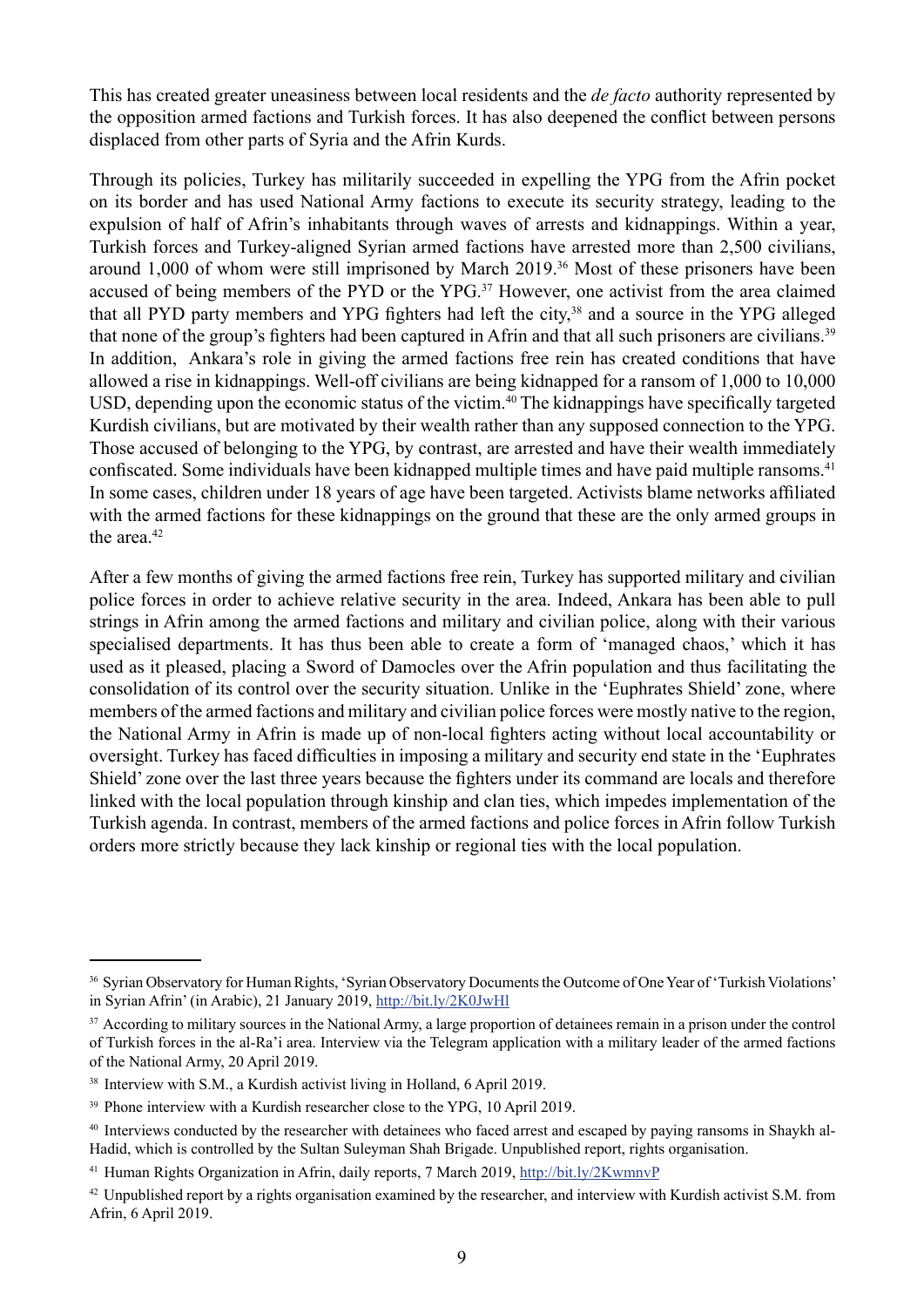## <span id="page-13-0"></span>**2. Building New Local Governance Structures and a New Local Political Elite**

From early 2014 until operation 'Olive Branch,' the Afrin area was governed in accordance with the Kurdish self-administration system.<sup>43</sup> Seventeen 'people's municipalities' were established in cities, while communes in the villages and neighbourhoods were the final links in the chain of self-administration.<sup>44</sup> The Executive Council was the highest authority in the area, although real control remained in the hands of the YPG and the Asayish internal security forces. In Afrin as in other Kurdish areas, the Democratic Union Party (PYD) monopolised the political scene once it had eliminated rival Kurdish forces, notably the Kurdish National Council (KNC).45 It is worth noting that the PYD funded its administration of the Afrin region using oil revenues from the Rmaylan field in Hasakah governorate, which is under YPG control and remains the most important revenue source for the Kurdish self-administration.

The battle for Afrin caused most of those employed by the bodies of the self-administration to flee, while those who remained faced the threat of arrest. All local institutions that were linked to the PYD were immediately dissolved once Turkish forces gained control over the region. New structures under direct Turkish administration have taken their place.

#### **2.1. New Local Councils Lack Proper Representation**

Even before it had announced military victory in Afrin, Turkey provided support to the Independent Syrian Kurdish Association,<sup>46</sup> holding a 'Save Afrin' conference in the city of Gaziantep on 18 March 2018 with the goal of forming a new local administration to replace the Kurdish selfadministration. The conference was overseen and facilitated by the governor of Gaziantep. The attendees were limited to independent Kurdish, Arab, Alawi and Yazidi figures, together with members of the Independent Syrian Kurdish Association. The conference was not attended by the Kurdish National Council (KNC) because of its stance against the military operation, $47$  or by independent youth activists, which weakened its legitimacy.

The 'Save Afrin' conference elected 35 people to form the local city council. Then, on 10 April 2018, Turkey established a general committee for local councils in the entire Afrin area that included local notables, independent political figures<sup>48</sup> and members of the Independent Syrian Kurdish Association. Ankara widened this committee to include 107 members: 100 men and 7 women.

<sup>&</sup>lt;sup>43</sup> On 30 November 2013, the constituent assembly of the joint interim administration met in the city of Oamishli and divided Rojava into three cantons: Al-Jazeera, Ayn al-Arab/Kobani and Afrin. The self-administration was made up of an Executive Council, a Legislative Council, a Judicial Council, a High Commission for Elections, a High Constitutional Court and the Local Councils. The Executive Council was equivalent to a head of government and commanded 22 organisations equivalent to service ministries.

<sup>44 &#</sup>x27;Local Administration in Syrian Kurdish Areas, Afrin as a Model' (in Arabic), report (Istanbul: Omran Center for Strategic Studies, 3 July 2015), <http://bit.ly/2XcjcMN>

<sup>&</sup>lt;sup>45</sup> This is a coalition that includes 14 Kurdish parties opposed to the PYD. It was established in October 2011 and joined the Syrian National Coalition in August 2013.

<sup>&</sup>lt;sup>46</sup> This group aligned with Turkey and headed by Abdelaziz Temmo was established in the city of Urfa in June 2016. It is registered as an association in Turkey. It includes Kurdish opposition political activists without previous party affiliations and has minor political representation in comparison with the KNC.

<sup>47</sup> Yekiti Media, 'The Kurdish National Council Affirms Its Total Rejection of the Statement by the Coalition Supporting Turkish Intervention in Afrin' (in Arabic), 22 January 2018, <http://bit.ly/2WZjCdS>

<sup>&</sup>lt;sup>48</sup> The most prominent of these are the poet and political activist Hassan Shandi and the shaykh of the al-Boubana clan, Ahmad al-Nabhan.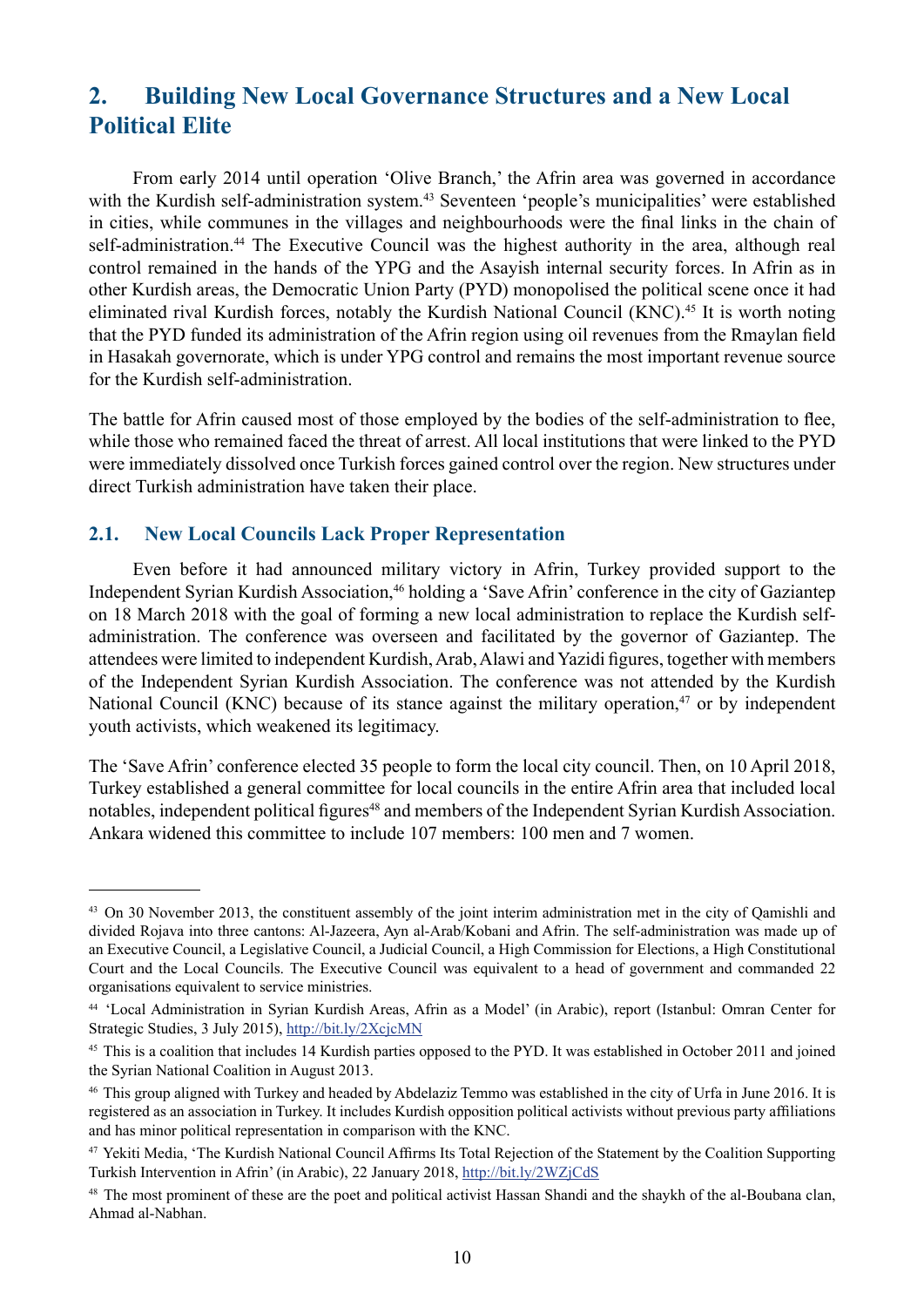<span id="page-14-0"></span>While there were no women on the local councils in the cities of Jandaris, Raju and Shaykh al-Hadid, the councils of Afrin, Bulbul and Ma'betla each included two women, and the local council of Sharan included one.

These bodies do not actually adequately represent the makeup of local society. This is especially true in the case of the Afrin city council, where Arabs won a disproportionately large number of seats. Despite the fact that the Arab presence in the city is limited to the al-Boubana clan inhabiting a few villages on the Afrin river plain,<sup>49</sup> Arabs hold eight seats on the city council. In contrast, Kurds hold eleven seats, which are occupied by independents and individuals affiliated to Turkey with no political record. Despite their virtual absence from the area, Turkmens formally hold one seat, which was given to Dr. Ahmad Haji Hassan, an Ankara-aligned Arab who holds Turkish nationality and runs the medical office at the Bab al-Salameh border crossing.

On the other hand, the city council of Jandaris, which was formed on 20 April 2018, is more representative of the reality on the ground. It has fifteen members, twelve of whom are Kurds from the Independent Kurdish Coalition of Syria and three of whom are Arabs.

#### **2.2. Powerless Local Councils and a New Ankara-Aligned Political Elite**

The Turkish province of Hatay directly oversees the local councils in the Afrin area through three Turkish regional governors appointed to the security zones of Afrin, Raju and Jandaris. These officials represent the governor of Hatay and preside over the local councils in their respective areas.

The local councils are theoretically subordinate to the Syrian Interim Government (SIG), but they receive executive orders directly from Turkey. The head of Afrin city council, engineer Sa'id Sulayman, confirmed this in an interview with the newspaper *Hibr* on the nature of the relationship with the SIG. This is consistent with the testimony of a member of the local council in Afrin, who confirmed that Turkey oversees the coordination and execution of planning. This dependence on Turkey is due to the absence of the SIG, which Ankara has prevented from opening offices in Afrin.<sup>50</sup>

The local councils in the Afrin area receive monthly allocations from Turkey via the governor of Hatay, along the lines of the local councils in the 'Euphrates Shield' zone.<sup>51</sup> These allocations are derived from revenues from Turkish-Syrian border crossings in the area. Turkey also distributes a portion of these revenues to the National Army and allocates another portion to the repair of infrastructure.<sup>52</sup>

However, Turkey has launched a series of arrests that have not been limited to individuals accused of working for the self-administration but have also targeted members of the newly established local councils. In September 2018, the president of Afrin council, Zuhayr Haydar, was arrested and dismissed from his position. On 12 August 2018, the vice president of the Shaykh al-Hadid council, Ahmad Shaykhu, was apparently killed under torture by members of the Sultan Suleyman Shah Brigade, several days after being arrested for demanding that several houses that had been expropriated be returned to their owners. A leader of the Sultan Suleyman Shah Brigade has rejected this accusation,

<sup>49</sup> Interviews with researchers, activists and figures from the al-Boubana and 'Umayrat clans in Afrin, February 2019.

<sup>50</sup> Interview with a member of Afrin local city council, 21 April 2019.

<sup>&</sup>lt;sup>51</sup> The governor of Kilis oversees the region of Azaz, the governor of Gaziantep the regions of Jarablus and al-Bab, and the governor of Hatay the region of Afrin.

<sup>&</sup>lt;sup>52</sup> According to financial statements for the Afrin city council examined by the researcher, between 27 and 30 May 2019 employees received wages in Turkish lira as follows: the president of the council, 2000 lira (350 USD); members of the council, 1300 lira (225 USD); and employees, administrators and labourers, between 550 lira (100 USD) and 900 lira (160 USD).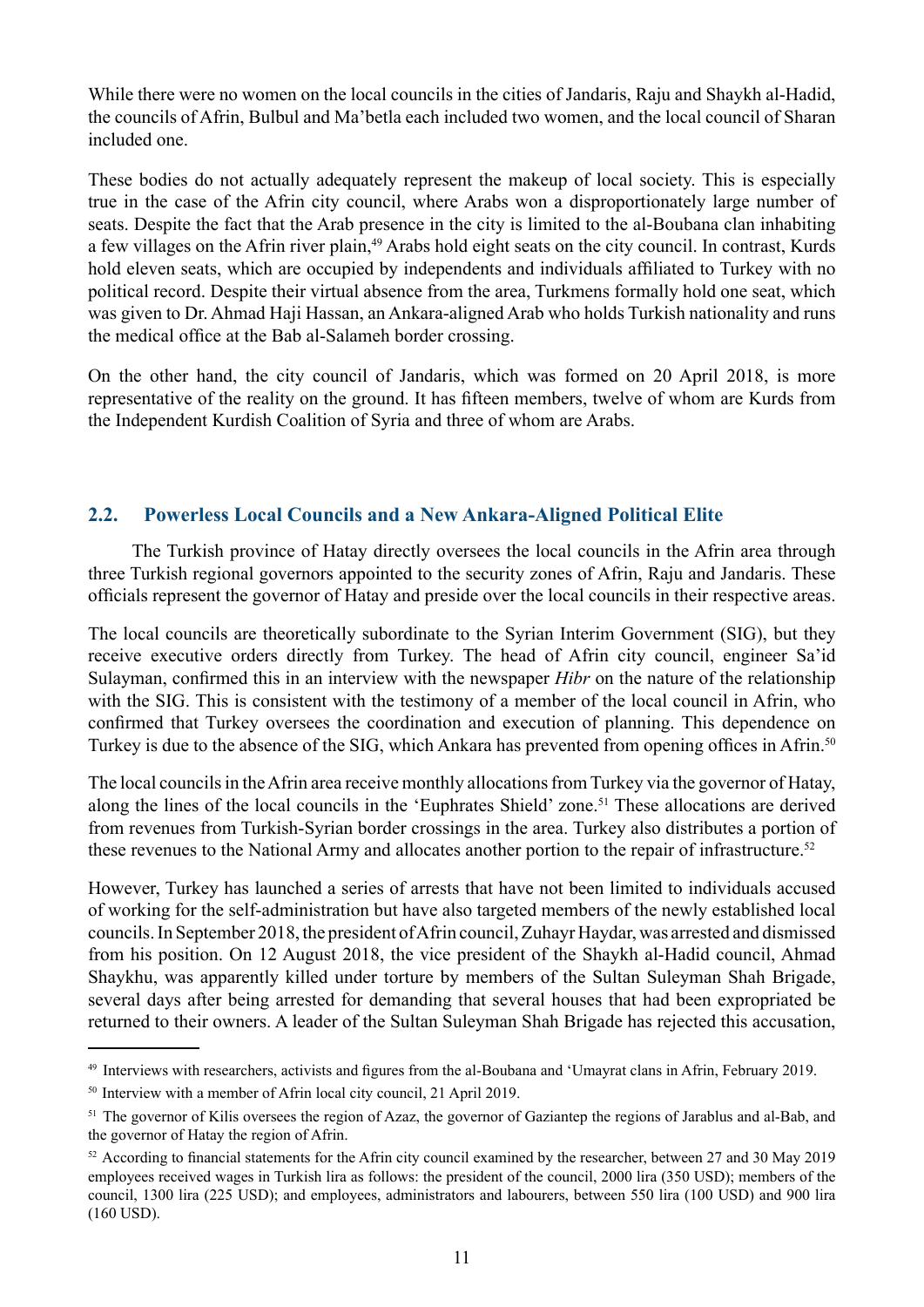<span id="page-15-0"></span>claiming that the detainee died of an asthma attack.53 In early May 2019, the Jandaris military police arrested Jikrkhuin Isma'il, a member of the local council, and turned him over to Turkish intelligence without disclosing the reason for his arrest.

The removal of all previous self-administration employees in the Afrin area, the suppression and arrest of KNC members and the arrest of local council members who were fundamentally aligned with Turkey but criticised the behaviour and daily practices of the armed factions has led to the exclusion of well-known political actors. It has also led to the formation of a new Kurdish political elite oriented around clientelism. It is tied directly to Turkey and benefits from its protection and from the absence of rivals. This elite includes figures who were previously unknown in the Kurdish scene in Afrin: notably Sa'id Sulayman, the current president of Afrin city council; Husayn Mustafa, vice president of the 'Save Afrin' conference; Dr. Ahmad Haji Hassan, an Arab with Turkish nationality who serves as president of the medical office on Afrin city council; and 'Abd al-Nassir Hassu, a Turkmen with Turkish nationality who serves as president of the Afrin Chamber of Industry and Commerce. This suggests how firm the link between this class and Turkish security policymakers has become. Turkey's policy has also encouraged the consolidation of the role of Turkmens in areas outside regime control. The appointment of the Turkmen 'Abd al-Rahman Mustafa as president of the SIG on 27 June 2019 might accelerate the Turkification of the 'Euphrates Shield' zone and the area around Afrin.

In parallel with the establishment of the military and civilian police and the formation of the local administration in Afrin, Turkey has made demonstrating its capacity to provide regular services to the population of Afrin a major priority.

#### **2.3. The Provision of Public Services**

As it had previously done in Azaz and al-Bab, Turkey has provided security and basic services like health care, aid, education and water. It has also tried to provide a continuous electricity supply. In Afrin, Turkey has directly supervised service provision carried out exclusively by local councils with mainly Ankara-aligned Kurdish members. The SIG has therefore been limited to a merely symbolic role in this field.

As far as security is concerned, police and general national security forces have been placed under the oversight of local councils that operate as executive authorities regulating procedural matters. For instance, the local council is responsible for dealing with traffic violations, imposing fines and collecting fees, including those imposed on agricultural yields. These taxes are returned to the local council on collection by the police. Criminal police refer criminal matters to civilian courts that Turkey staffs and administers, although these courts retain some independence. They apply 'unified Arab law<sup>34</sup> and are run on the model of courts of law by specialised judges rather than local shaykhs.

Turkish authorities have also taken up the role of intermediaries between civil society, humanitarian and aid organisations, and the local councils, matching the aid provided by the former to the needs of the latter. The Disaster and Emergency Management Presidency (AFAD) coordinates aid work in the Afrin area and aid organisations require its approval to distribute aid in the area. In fact, AFAD plays the role of coordinator between these organisations and local councils. Other relief organisations

<sup>53</sup> Obaidah Al-Nabawani, 'Accusations of the Killing of an Individual Under Torture Following His Arrest by the 'National Army' in Afrin' (in Arabic), *Smart News*, 13 June 2018, <http://bit.ly/2Wn2wS0>

<sup>&</sup>lt;sup>54</sup> Unified Arab penal law is a legal project developed by the Arab League's Arab Centre for Legal and Judicial Studies. It is a pilot project that has not been implemented in any Arab state but it has been implemented in areas outside regime control. See the website of the Arab Centre for Legal and Judicial Studies, 'Unified Arab Penal Law' (in Arabic), 19 November 1996, <http://bit.ly/2RsXqmD>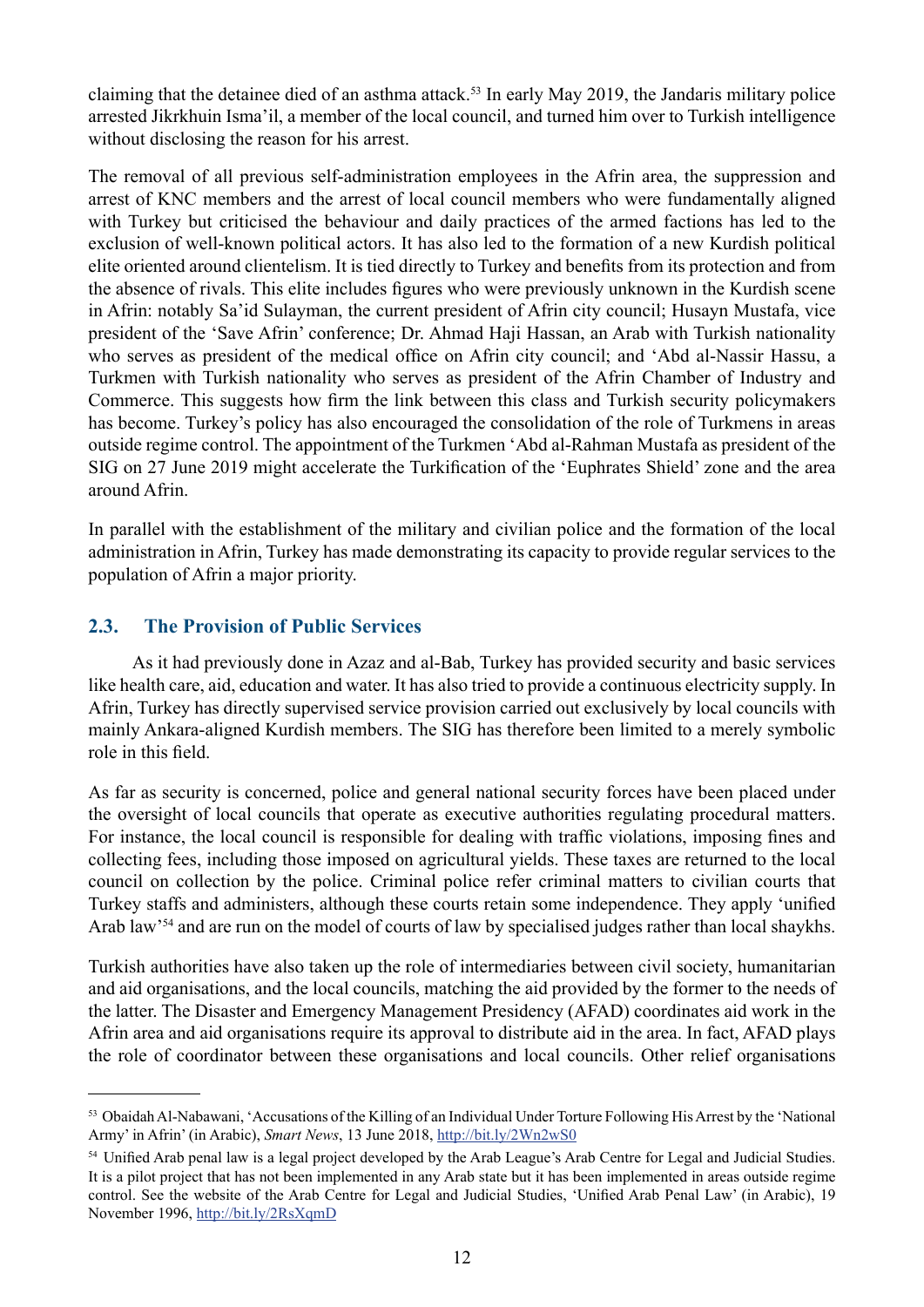active in the area include the Humanitarian Relief Foundation (IHH),<sup>55</sup> the Turkish Red Crescent and a number of other Turkish organisations, such as Hayat and Physicians Across Continents Turkey, which work in the medical and humanitarian fields.

Syrian humanitarian organisations work under direct Turkish supervision. One such example is the Al-Amin organisation, which works in the health, aid and educational fields and has special status with the Turkish authorities.<sup>56</sup> The second tier among aid organisations is occupied by Bahar, the Syrian American Medical Society, White Hands and Ihsan.

In the medical field, the Provincial Directorate of Health in Hatay oversees medical organisations operating in Afrin, granting licenses to hospitals, medical centres and clinics. It also repaired and operates Afrin's main hospital. It appointed a Turkish director to head the hospital and pays the wages of its employees.<sup>57</sup>

In the field of education, the Turkish authorities have eliminated the Kurdish curriculum imposed by the self-administration and replaced it with that of the SIG's Ministry of Education. Two textbooks teaching the Turkish and Kurdish languages have been added as optional courses. The Hatay Directorate of Education oversees the local councils' offices of education, which pay the salaries of teachers and other employees in the education sector. Teachers are paid a salary of 1500 Turkish lira per month, two thirds of which are paid by the Al-Amin organisation and the remaining third by the Turkish government, which allocates these funds from revenues from border crossings. Moreover, the Turkish authorities have attempted to achieve stability in the education system by repairing schools, providing opportunities for university studies (as they have done in the 'Euphrates Shield' zone and Idlib) and accepting local students into Turkish universities.

As for electricity, Turkey is working to repair the grid to restore power using massive generators. It has done the same in the cities of Azaz and al-Bab, where it contracted with two Turkish energy companies, ET Energy and AK energy Ltdşti, which have succeeded in providing constant electricity. Work is currently under way to provide power to the city of Jarablus using the same model. The city of Afrin is expected to have constant electricity by August 2019, although no Turkish investor for this project has yet been announced.

Providing such necessary services and expanding employment opportunities should undoubtedly make the local Kurdish population and displaced Arabs highly dependent on Turkey and local actors loyal to it. Turkey has actually been more successful in extending its authority over a number of councils in the Afrin area, especially the major ones, than in the 'Euphrates Shield' zone. Nevertheless, it meets serious opposition to certain of its decisions and actions from supporters of the Syrian revolution who still regard the Turkish role with a great deal of hesitation.

The status of the local governance structures in the Afrin and 'Euphrates Shield' areas intersects with Turkey's refusal to delegate any serious political role to the opposition SIG. This stems from Ankara's preference to administer the area based on understandings with Russia that stipulate that no opposition-led institutions can be established in territories under the control of Turkish forces.

<sup>&</sup>lt;sup>55</sup> It supports bakeries and some camps, cares for orphans and sponsors several health centres. It operates ten centres in Syria in the area of operation 'Euphrates Shield' and Afrin.

<sup>&</sup>lt;sup>56</sup> The Al-Amin organisation for Humanitarian Support was established in Gaziantep, Syria, in mid-2012. It is a partner of the Office for the Coordination of Humanitarian Affairs (OCHA). It is aligned with the Muslim Brotherhood. It is the Syrian institution that receives more Turkish political support than any other organisation in Afrin. It also receives major support from the King Salman Humanitarian Aid and Relief Center. The institution's website can be found at <http://bit.ly/2IXO3Yc>

<sup>&</sup>lt;sup>57</sup> Interview with a doctor in Afrin. This hospital was a YPG military infirmary when it was first built. Turkey then repurposed the facility after gaining control over Afrin in March 2018.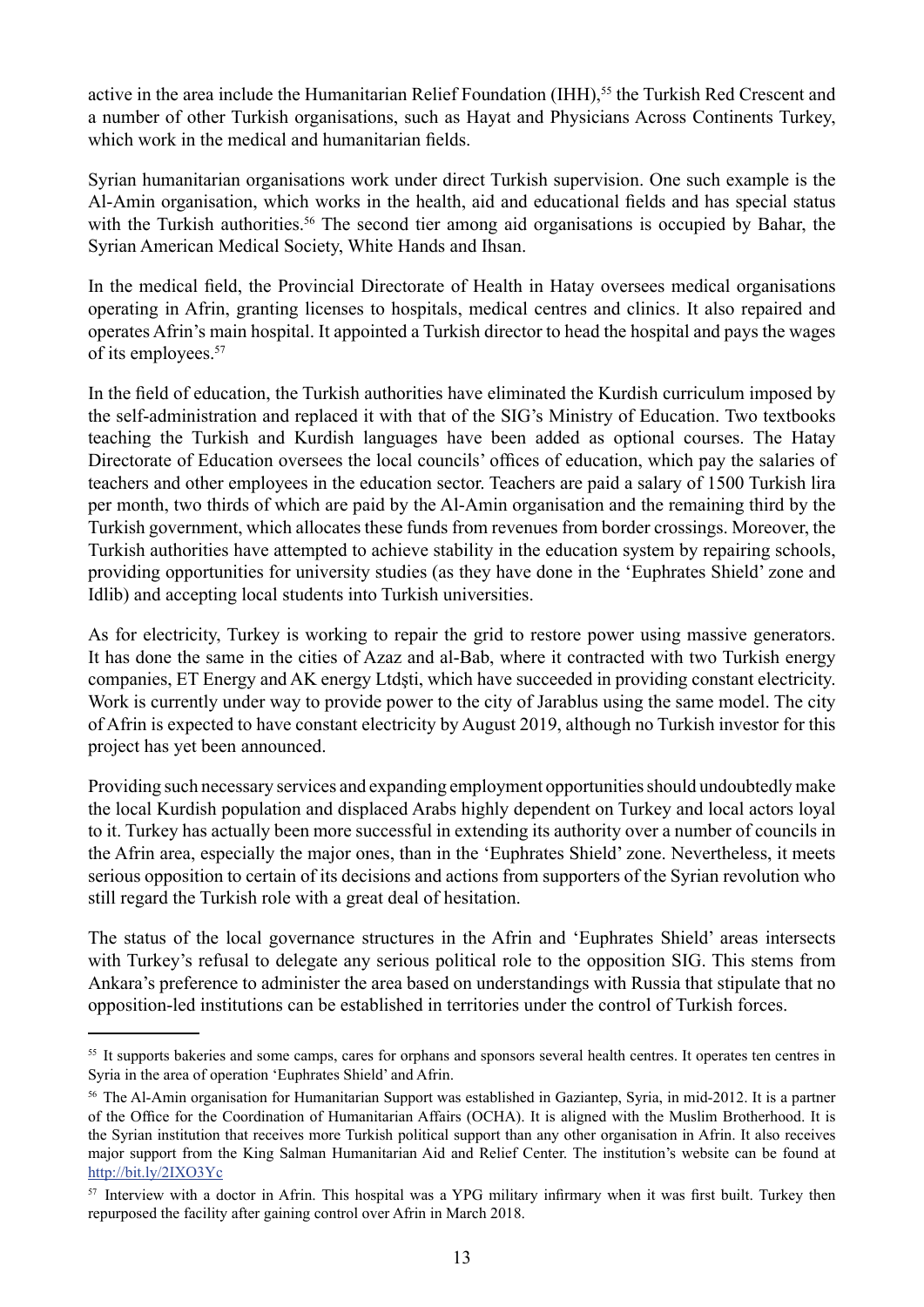## <span id="page-17-0"></span>**3. Demographic Changes**

The issue of demographic change in Afrin has not yet attracted significant attention, in part because Turkish control over the local security services makes it nearly impossible for Syrian research organisations to operate there, and in part because the civilian population has become a pawn in attempts at political polarisation and in media spats between Turkey and the YPG. The IMPACT organisation has published one of only a few reports covering demographic shifts in Afrin.58 On the one hand, the YPG is held responsible for preventing Kurds from returning to Afrin, while both Turkey and its allied armed factions are pushing them to leave by tightening security measures against them. Kidnappings have also forced many victims to pay ransoms and then flee from Afrin to more secure areas like Minbij and east of the Euphrates. On the other hand, the movement of forcibly displaced people from Ghouta, Homs and Daraa to Afrin might be considered part of a Turkish plan to settle these groups permanently, with the aim of shifting the ethnic population structure in favour of Arabs and Turkmens.

#### **3.1. Native Inhabitants Before, During and After the Battle for Afrin**

According to the 2012 census, the population of the Afrin area was 523,258. The total number of residents was estimated at around half a million before operation 'Olive Branch.' The local Kurdish population was estimated at around 350,000. This low figure can be explained by the relocation of large numbers of people to the city of Aleppo, the flight of many politicians and activists opposed to the PYD and attempts by other Kurds to avoid conscription. In addition, around 150,000 persons displaced from other parts of Syria, including individuals who fled from eastern Aleppo because of fighting in 2012 and 2013, were living in Afrin. These displaced people were hosted by the local population at the beginning. After the YPG took control of Afrin, the Asayish imposed old rental contracts and a sponsorship system for those who had come for visits or temporary work.<sup>59</sup>

According to the United Nations, the YPG prevented civilians from fleeing toward Aleppo in the first month of the Turkish assault on Afrin.<sup>60</sup> The group refused to open the road to allow an exodus toward the areas of Shahba and Tall Rifaat to the east of Afrin until several days before Turkish forces and National Army factions advanced to the city of Afrin. Turkish media accused the YPG of using civilians as human shields, $61$  and one Kurdish activist corroborated this accusation. $62$ 

Following Turkey's assertion of control, displaced persons in the Shahba area – under YPG control – found themselves under pressure on three sides. First, the Syrian regime prevented a flow of tens of thousands of displaced persons to the city of Aleppo<sup>63</sup> in an attempt to invest politically in the Kurdish card.

<sup>58 &#</sup>x27;Socioeconomic Impact of Displacement Waves in Northern Syria. Case study: Challenges in Daily Living for the Communities in Afrin District, Azaz and al-Bab', report (Berlin: Impact, May 2019),<http://bit.ly/2J1vsvC>

<sup>59</sup> Manaf Quman, 'Residency Conditions in Areas Under Control of Kurdish militias Tougher than in Refugee-Hosting States' (in Arabic), *Noon Post*, 16 May 2016, <http://bit.ly/2WQ33Au>

<sup>60</sup> Smart News, ''United Nations: Reports that 'Self-Administration' and Regime Preventing People from Fleeing the Afrin Area'' (in Arabic), 31 January 2018,<http://bit.ly/2WfffGj>

<sup>61</sup> Al Jazeera, 'YPG Takes Up Position in Afrin and Prevents Population from Fleeing' (in Arabic), 12 March 2018, <http://bit.ly/2XLuvRc>

<sup>62</sup> Interview with Kurdish activist S.M. conducted in Holland, April 2019.

<sup>63</sup> Al Jazeera, '[Human Rights] Watch: Damascus Prevents Entry of People Fleeing Afrin' (in Arabic), 8 April 2019, <http://bit.ly/2QMrnhb>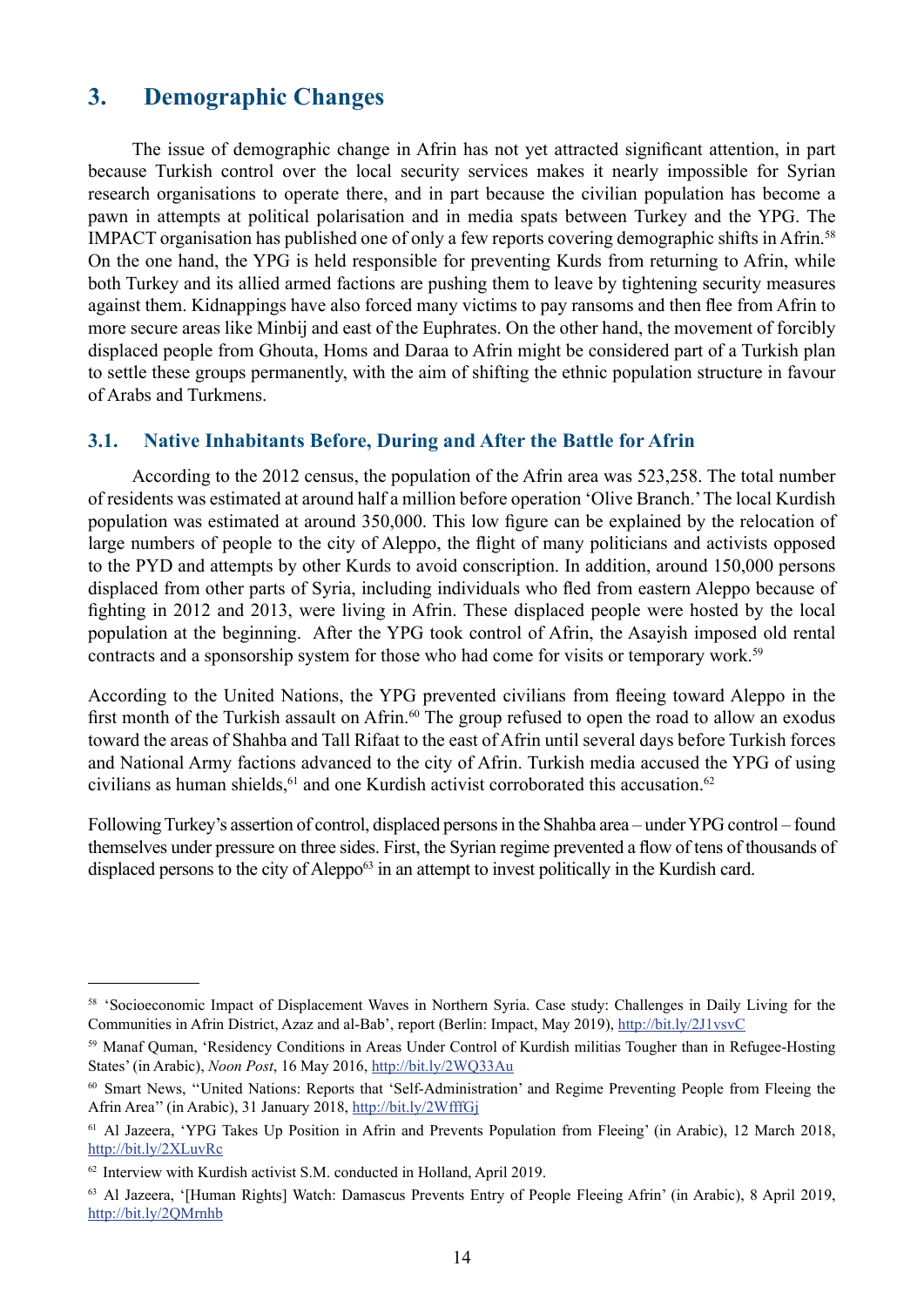<span id="page-18-0"></span>However, a small minority of displaced persons were able to pay large bribes to regime forces to cross through checkpoints into Aleppo.64 The regime forces only allowed inhabitants of Aleppo city – among them, Christians and Armenians resident in Afrin who carried civilian personal identification issued in Aleppo – to cross but they did not allow individuals who carried IDs issued in Afrin to cross. Second, the YPG prevented these populations from returning to their homes and villages in Afrin after the Turkish army and armed opposition factions took control of the area.<sup>65</sup> Finally, the Turkish forces and armed factions also stopped them from sneaking into the area along branch roads from Shahba to Afrin. A small proportion of people were able to cross, however, after paying bribes to the armed factions positioned on the front between Afrin and the Shahba area.

According to data verified by a rights organisation in January 2019, 150,000 Afrin Kurds remained in a state of forced displacement.<sup>66</sup> including around 70,000 children and 45,000 women. The number of people displaced from Afrin include more than 5,000 who have become refugees outside Syria, in addition to around 145,000 internally displaced persons. These include 60,000 people, making up 12,500 families, in camps in the Shahba area (Berkhdan, Serdem, Afrin and Shahba camps) north of Aleppo.

Although police commanders and local councils have not reported any statistics on the number of Kurds remaining in Afrin, Kurdish activists suggest that in late April 2019 around 150,000 remained in the area, as opposed to around 350,000 Kurdish recorded in the unofficial census in 2018.67 This suggests that more than half of Afrin's Kurd population was displaced in two stages: first, during the period when the YPG controlled the region, and then more broadly after operation 'Olive Branch.' The exodus of youths has deprived local councils and aid organisations of members from this segment of the population. The security situation has prevented meaningful mobilisation against the armed factions because of the threat that any such activism would result in accusations of belonging to the PYD.

#### **3.2. Resettling Forcibly Displaced Persons from Ghouta and Homs**

Following the surrender of opposition forces in Eastern Ghouta in April 2018 and in the northern Homs countryside in May 2018, and the expulsion of armed factions to the northern Aleppo countryside, Turkey took the opportunity to resettle displaced persons in the Afrin area. Ankara justified the resettlement of these people by arguing that they had been expelled from their homes. Many people were relocated from the al-Bab area to Afrin.<sup>68</sup> These displaced persons give mixed accounts of their treatment by the Turkish forces and the National Army: some suggest that they received good treatment in Afrin while others complain that they were dealt with poorly in the al-Bab area as a means to encourage them to relocate to Afrin.<sup>69</sup>

According to a precise unpublished census conducted by Afrin local council at the end of May 2019, the number of people displaced to Afrin had reached 87,936. Displaced persons from Ghouta and Aleppo Governorate respectively represented 51 percent and 20 percent of this group.

<sup>64</sup> Bribes reached as much as 2,000 USD per person. Hassan Burhan, 'Flight from Afrin to Aleppo city: 'Smuggling Trip from Another State' (in Arabic), *Smart News*, 17 February 2018,<http://bit.ly/2Xq52rX>

<sup>65</sup> Qasioun, 'YPG Prevents Afrin Population from Returning Home' (in Arabic), 24 March 2018.

<sup>66</sup> Rights organisation, final draft of unpublished report that the researcher was able to examine, 24 March 2019.

<sup>67</sup> Al Jazeera, 'Afrin… A Syrian city Turkey Wants to Purge of Terrorist Organizations' (in Arabic), 14 January 2018, <http://bit.ly/31eMLAz>. Activists and inhabitants interviewed by the researcher agreed on this number.

<sup>&</sup>lt;sup>68</sup> Interview with a member of the committee of displaced people from Eastern Ghouta, 6 June 2019.

<sup>69</sup> Interview with a member of the committee of displaced people from Douma. Interview with a media activist from the northern Homs countryside, 8 May 2019.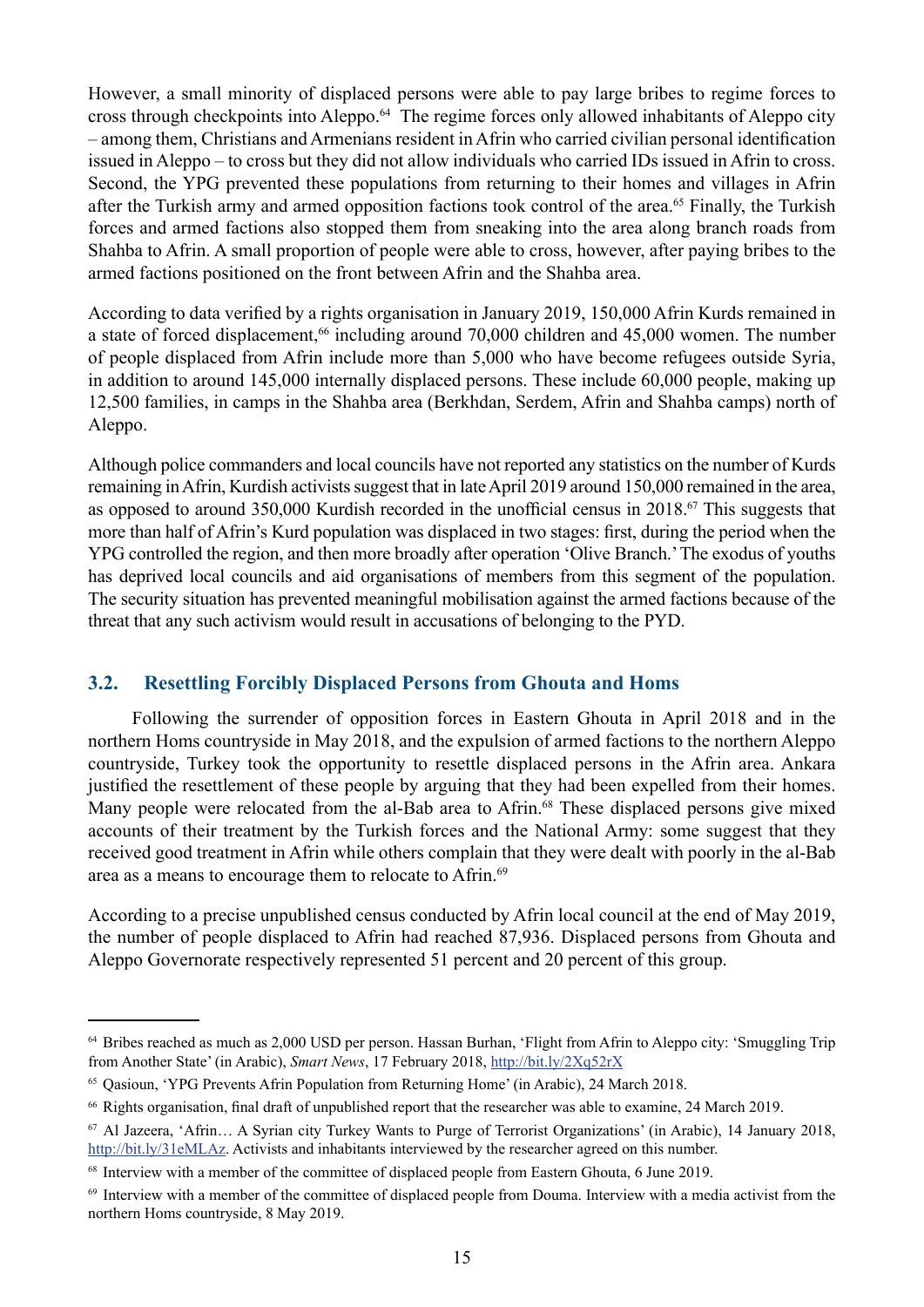<span id="page-19-0"></span>One could add these figures to the 2600 families who had fled fighting in the northern Hama countryside to Afrin by late May 2019. The Sultan Murad Division has also relocated its fighters' families from the 'Euphrates Shield' zone to Sharan, which is under its control. Another 600 displaced families have relocated from the Albil camp to the east of Azaz, and there are an estimated 600 Turkmen families in the area too.

Turkish policy has affected displaced persons from Ghouta, Homs, Deir Ez-Zor and other areas. On 17 May 2019, Turkey dissolved the committees of the displaced,<sup>70</sup> which had been providing identification documents and residency permits to displaced persons with the goal of preserving their original civil registration. These persons have thus been forced to acquire IDs from the registry of the Afrin local council, which they perceive as a step towards settling them once and for all in the area, alienating them from their homes and depriving them of their right to return in the future.

### **4. Changes in the Economic System**

Afrin's economy has been in recession since Turkey gained control over the area, and its economic activity has been linked to armed faction leaders and their networks. A large number of small industrial facilities, workshops and professional offices owned by displaced persons from Aleppo – especially Armenians and other Christians – have shut down. Turkey has also avoided engaging in any development activities, opening a large market for Turkish traders to sell their products.

#### **4.1. Hampering Agricultural and Industrial Production**

Agriculture constitutes the major source of livelihood in Afrin: 75 percent of the population worked in this sector before 2011.<sup>71</sup> Indeed, Afrin stands out in Syria for its millions of olive trees.<sup>72</sup> Afrin's olive oil was traditionally smuggled into Turkey via local and Turkish networks until the YPG took control of the area and Turkey constructed its wall along the Syrian border.<sup>73</sup> After Turkey asserted its control over the area, the region's olive oil industry faced an organised campaign of looting by National Army factions. In 2018, almost 70 million euros worth of olive oil were transported and sold by Turkish companies in European markets.<sup>74</sup>

After March 2018, local councils quickly imposed a requirement that farmers secure their permission to harvest their crops and pay a new tax of around 10 percent. Armed factions have also forced farmers to give up a portion of their olives and olive oil at checkpoints, imposing duties upon farmers on their way to their lands. These policies have even led some farmers to avoid collecting their harvests.<sup>75</sup>

<sup>70</sup> Jisr, 'Turkey Decides to Close the Offices of the Displaced in Afrin Area' (in Arabic), 17 May 2019, <http://bit.ly/2K0UOLE>

<sup>71</sup> Assistance Coordination Unit (ACU), status report, 'Afrin Area, the Social, Political and Economic Situation,' January 2019.

<sup>72</sup> BBC Arabic, 'War in Syria: Olives of Afrin Have Become a 'Source of Income' for Armed Groups' (in Arabic), 20 January 2019, <https://bbc.in/2JYKuUt>

<sup>&</sup>lt;sup>73</sup> In August 2015, Turkey began to build a concrete wall to prevent the flow of refugees, keep Islamic State forces from entering Turkish territory and prevent smuggling networks. The 711-km wall goes through rural Idlib, Afrin, northern Aleppo and portions of the provinces of Raqqa and Hasakah.

<sup>&</sup>lt;sup>74</sup> The Telegraph, 'Turkey Accused of Plundering Olive Oil from Syria to Sell in the EU,' 14 January 2019, <http://bit.ly/2QO9Vsy>

<sup>75</sup> Interview with 'Abu 'Adnan,' an olive orchard owner in Shaykh al-Hadid, controlled by the Sultan Suleyman Shah Brigade, who refrained from collecting his olives, on 18 May 2019.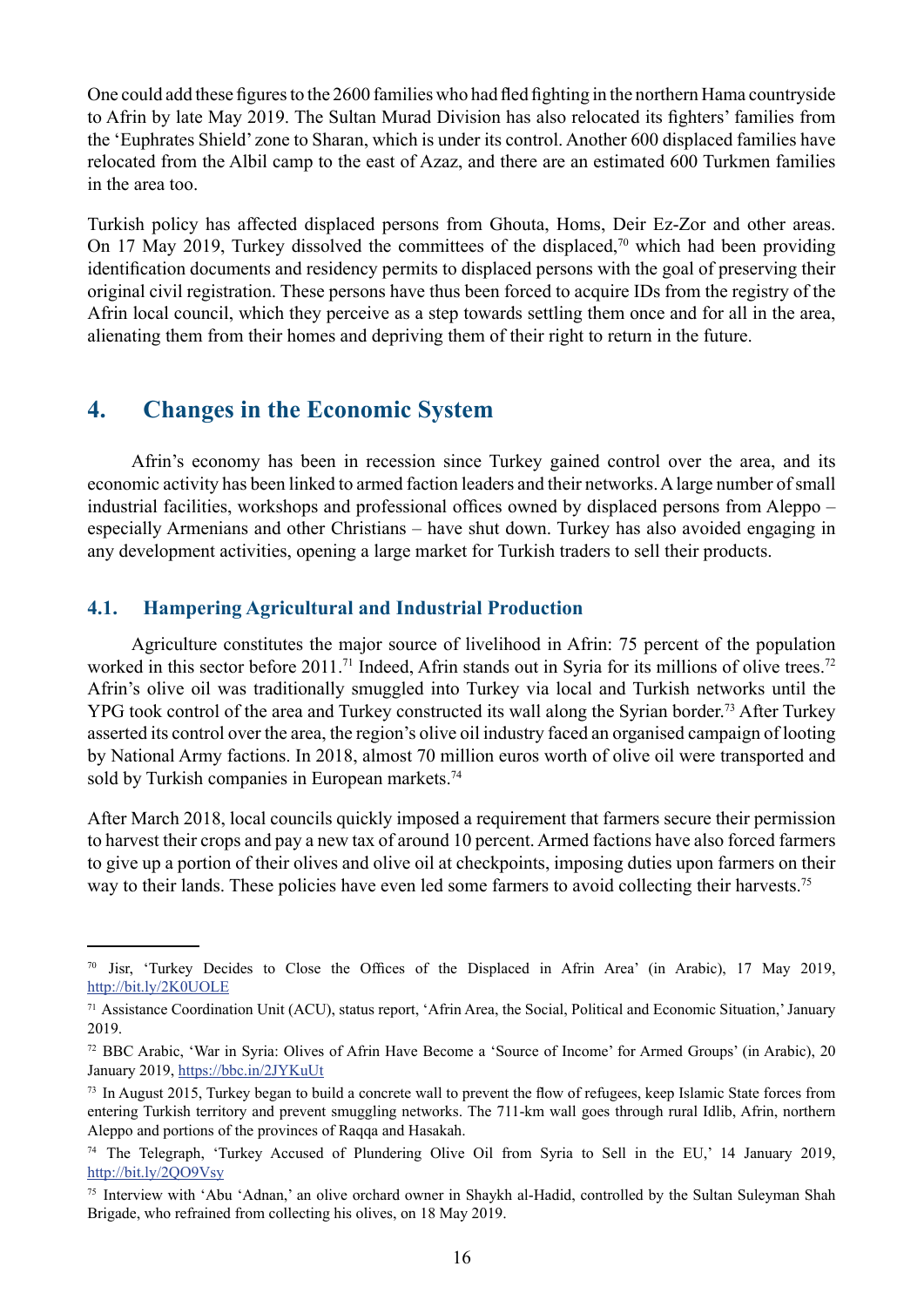<span id="page-20-0"></span>National Army factions have also seized orchards from farmers, accusing them of being YPG members. Moreover, a 20 percent tax was imposed on absent and displaced owners of orchards until their relatives could secure the consent of the local council to harvest the crops from the orchards. The olive orchards of farmers who have been displaced and who have been unable to delegate the task of harvesting to family members have remained under the control of armed factions. Later, the National Army Chiefs of Staff ordered the armed factions to turn these orchards over to the local councils<sup>76</sup> in order to have them harvested and to resolve unaddressed matters with the owners or their relatives. This step was taken to minimise public criticism of the armed factions, but it also constituted a step by Turkey to fund the local councils with proceeds from the olive harvest. Nevertheless, many armed factions have refused to hand the orchards over to the local councils. Instead, they collect the harvest by force of arms,<sup>77</sup> employing displaced persons who need such work to survive.

In addition, the Turkish army has bulldozed some agricultural fields in order to expand its camps and headquarters, and also those of the armed factions. However, Turkey justifies these actions under the pretext that the fields had been used to store weaponry and as hideouts for YPG cells, especially in the areas bordering the forests of Raju, north of Afrin.

As for the manufacturing sector in Afrin, it is primarily concentrated around olives. Prior to 2011, there were an estimated 186 olive presses in the area.<sup>78</sup> There were also 12 soap factories that manufactured soap using olive pomace, and 17 factories for the production of olive pomace oil used in heating.

Beyond collecting taxes in cash and kind, the armed factions seized some olive presses or stole their equipment, sometimes forcing the owners to pay exorbitant sums to recover them and begin using them again from the winter of 2018. This also happened with factories producing olive pomace oil, plastic bags, watering pipes, tin, pickles and honey, together with tourist restaurants in Kafr Jana, Maydanki and Bassouta.

#### **4.2. New Partnerships**

The new reality on the ground has led traders and manufacturers in Afrin to establish partnerships with armed factions to protect their interests. This has been especially true for owners of soap and olive pomace oil factories and olive oil presses. In these arrangements, the armed faction provides direct or indirect protection of the facility, preventing other armed factions from extorting the owners or looting the facility. This protection is provided in exchange for a share of the profits or an agreed sum.<sup>79</sup> The Kefo company is one of the best examples of these partnerships.<sup>80</sup> Factories with owners who have refused to pay protection fees have remained closed and face daily threats of extortion from armed factions.

These partnerships not only include Kurdish traders but also traders displaced from other parts of Syria. Therefore, a new class of traders has emerged that is connected to leaders of armed factions rather than Turkey. These new traders are especially involved in household appliances and construction materials, and have tried to build partnerships with armed faction leaders as a means of increasing their capital and guaranteeing their protection.

<sup>76</sup> Ro'a Yahya, 'Afrin… Local Councils Responsible for Olives' (in Arabic), *Enab Baladi*, 20 September 2019, <http://bit.ly/2MsLFh5>

<sup>77</sup> BBC Arabic, 'The War in Syria' (in Arabic), 20 January 2019, <https://bbc.in/2JYKuUt>

<sup>78</sup> Assistance Coordination Unit (ACU), status report, 'Afrin Area, the Social, Political and Economic Situation,' January 2019.

 $79$  Interview with a factory owner who said that most owners of factories and facilities pay fees to guarantee their security and continued operation. Interview via Facebook Messenger, 4 May 2019.

<sup>&</sup>lt;sup>80</sup> Kefo, manufacturer of coal tar soap, owned by the industrialist Jingiz Kefo, is the largest company producing soap in Afrin.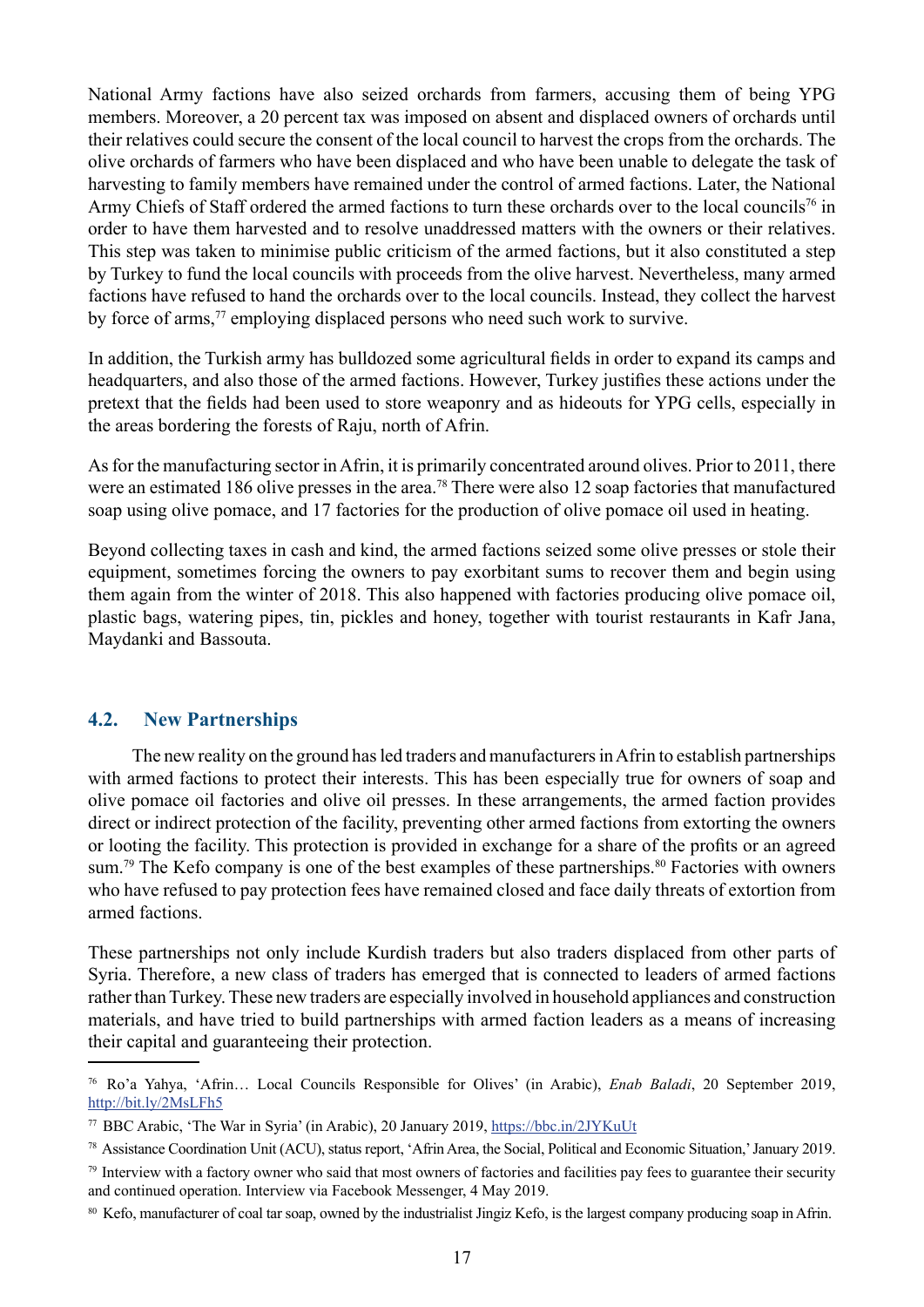<span id="page-21-0"></span>On the other hand, armed faction leaders have been eager to employ their own capital with traders, industrialists and moneychangers, and make new investments. They are aided by the fact that their capital is guaranteed by their own status as the *de facto* authorities in the region. Although these partnerships are not yet obvious, they are likely to expand and become more apparent with the opening of the Jandaris crossing.

Originally established by Turkey for humanitarian purposes, the Jandaris crossing will apparently be used to facilitate trade with Syria, attracting Syrian traders and moving activity from Sarmada and al-Dana to Jandaris due to its proximity to Idlib and the city of Afrin. If Syrian transit routes or the land route to the Gulf are reopened, Jandaris will constitute the point of entry for Turkish goods into regime-held territory.

#### **4.3. Establishing a Chamber of Commerce and Industry**

Turkey is encouraging Turkish investors, such as construction companies in the city of al-Bab, to operate in Syria and invest in the electrical power sector. Ankara has an interest in opening the Afrin market to members of the Turkish Chamber of Commerce and Industry, especially in the construction sector, given the large demand for housing caused by the growing number of displaced persons in Afrin.

To this end, Ankara supported the formation on 11 February 2019 of a Chamber of Commerce and Industry belonging to the Afrin local council. The chamber is headed by the Turkmen 'Abd al-Nassir Hassu, who is close to Ankara. The chamber has announced that it is ready to receive applications for membership, but has set conditions that the investors' investments be limited to the Afrin area and that they have an account in a Turkish bank or the Turkish Post Office (PTT). It will begin giving permission to enter and exit Syria via the Jandaris crossing once it officially opens.<sup>81</sup> By the end of June 2019, the chamber included 216 members, most of whom were Arab and Turkmen traders who had relocated to Afrin and were currently residing there. Most of them are, in fact, small traders – none are well-known traders or major investors.<sup>82</sup>

On 29 April 2019, Hatay Province sponsored a conference for Afrin businessmen for the Afrin and Hatay Chambers of Commerce and Industry under the slogan 'Together we work to build a future Syria.' The conference aimed to increase trade via the Jandaris crossing up to 100 million USD annually in its next phase of operation.<sup>83</sup>

Similar to what it has done at the 'Euphrates Shield' zone crossings, Turkey collects taxes at the new Jandaris crossing in Afrin in US dollars (around 2 million USD per month) and pays the salaries of employees in those areas in Turkish lira. This provides support, however limited, for the lira as a currency. Moreover, in order to manage financial transfers, Turkey has opened a branch of the PTT in Afrin, which delivers transfers, originally sent in foreign currencies, in Turkish lira, pumping hard currency into the Turkish treasury. It is unclear, however, if these expenditures on financial support for police forces, hospitals, education and aid come only from Turkey's revenues from border crossings or from Qatari aid.

<sup>&</sup>lt;sup>81</sup> Afrin Local Council, 'Chamber of Commerce and Industry in Afrin to Start Registering Industrialists and Traders on 23 February 2019' (in Arabic), Facebook, 20 February 2019,<http://bit.ly/2Z31tZg>

<sup>82</sup> Interview with a member of the Chamber of Commerce and Industry in Afrin, in the Turkish city of Reyhanli, 8 August 2019. 83 Kizil Elma, 'Meeting of Afrin Businessmen and Turkish Investors in Turkish Province of Hatay' (in Arabic), *Euphrates New Agency*, 30 April 2019, <http://bit.ly/2WqlgoR>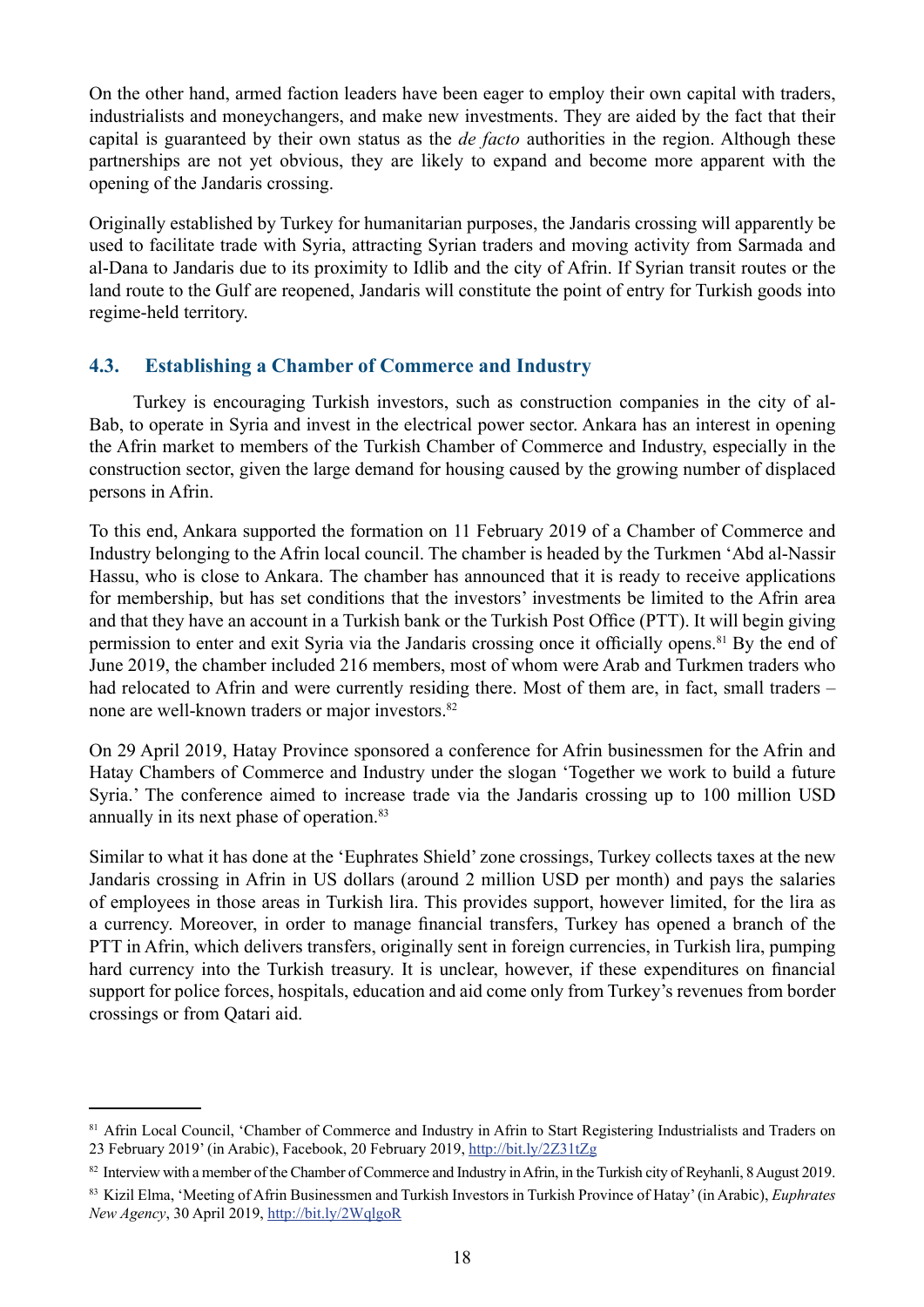Ankara is also encouraging Turkish business investment by opening a new market for Turkish investors. Afrin had previously depended on the regime's market in Aleppo, and Turkey was long excluded from the Afrin market for years due to the YPG's control over the area.

Due to the unstable security situation, Afrin has not yet been made attractive to major industrialists and Turkey has not yet established industrial zones as it did in the 'Euphrates Shield' region in places like Azaz and al-Bab. However, Ankara has contributed to the restoration of infrastructure, such as the construction of the Maydanki dam, which supplies the city of Afrin and many neighbouring areas with drinking water, after it was damaged during military operations in January 2018. Turkey has also repaired damage to major roads, including the Bassouta-Afrin and Jandaris-Afrin routes.

However, Ankara seems to exhibit little interest in reviving industrial facilities that have ceased operation or were partially damaged during combat, and whose owners have had to resort to paying armed factions for protection agreements. Turkey seems to be erasing Afrin's pre-2018 economy and building new partnerships that it dominates, seeking to place Turkish capital at the core of the local economy so that Afrin simply becomes a market for trading rather than engaging in any local development. Indeed, Ankara seems to be attempting to limit the area's productive capacities, for example in the olive sector.

A war economy based on theft, expropriation of land and kidnapping remains in the hands of the leaders of armed factions and their networks, all under Turkish control. The blind eye that Turkish forces turn toward the armed factions' practices deepens their involvement, and the armed factions' dependence on Turkey has reduced them to mercenaries.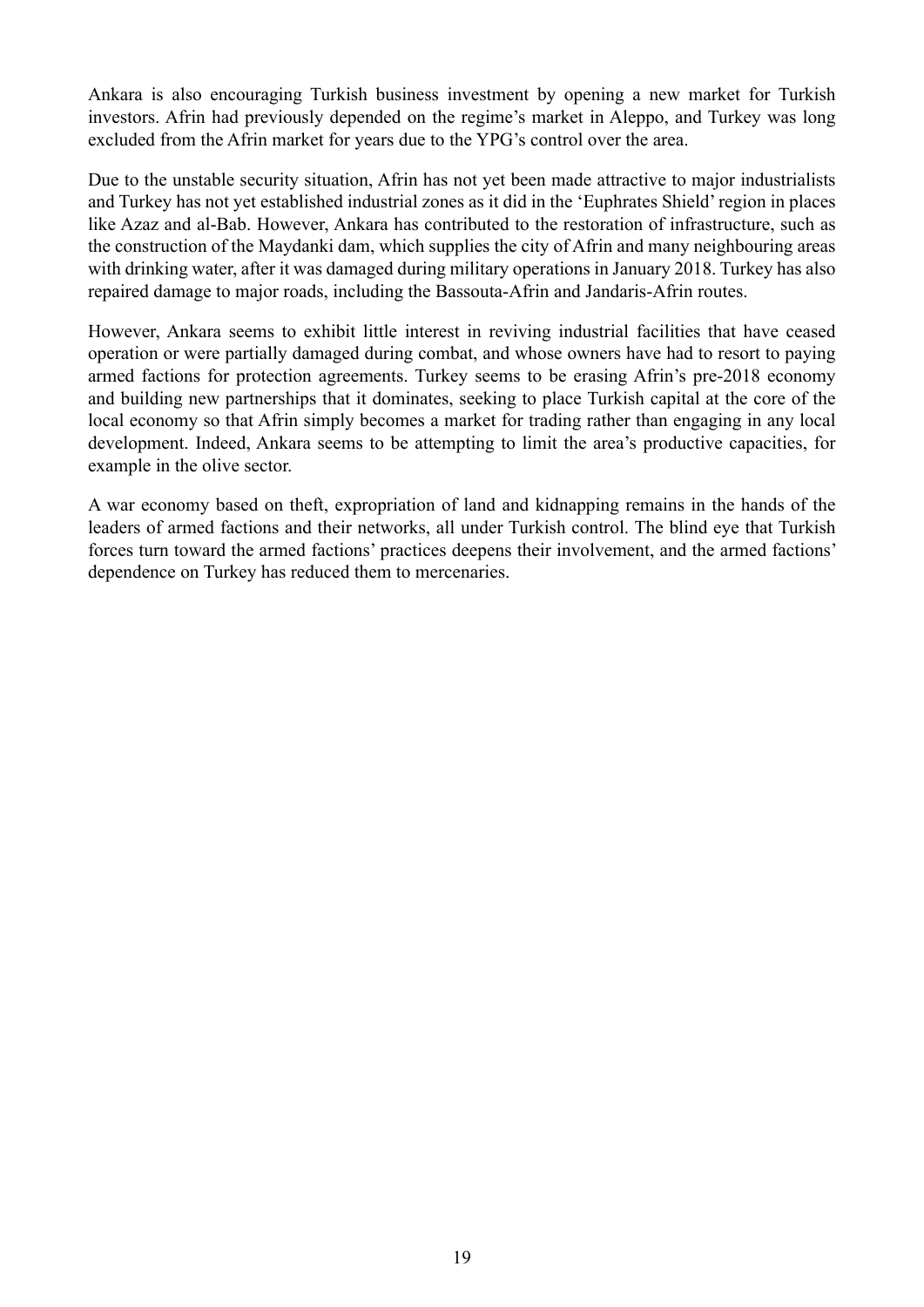## <span id="page-23-0"></span>**Conclusion**

A year after its military intervention, Turkey has succeeded in asserting a great deal of control over Afrin using a variety of means to pursue its harsh and clear policy. Its most important instrument has been security, which it has tried to maintain by strengthening the military police under its command to assert hegemony over the armed factions. It has likewise used the civilian police to assert its control over civilian life. Ankara has also managed to push out the YPG and subjugate the armed factions of the National Army. At this point, no force is now strong enough to challenge Turkey or its perceived violations in the area.

Turkey has imposed a subtle demographic shift by importing new Arab refugee populations to supplant displaced Kurds. It has asserted control over the local councils and effected changes within them, imposing an unfair system for representing the area's ethnic and religious elements. It has also followed an economic policy that aims to connect the region directly to Turkish investors. It is therefore anticipated that major Turkish companies will arrive in Afrin soon, although so far no contracts have been signed with Ankara or the local councils. Deliberations in this field have only just begun after the businessmen's conference held in Afrin in April 2019.

Furthermore, Ankara has appointed Kurds aligned with it to civilian and military positions and administrations and provided major humanitarian and aid support. It is also responsible for maintaining local security and through the Russian-Turkish accord ensuring that Russia does not bombard the area.

Finally, it has been working quickly and quietly to Turkify the region, with the goal of linking Afrin to Turkey in the medium term, taking into account all possible outcomes of the Syrian conflict. If Syria moves towards partition, then Ankara has already taken its share. And in the case of a political solution, it is now guaranteed a major influence inside Syria. However, Turkey's current role in Afrin remains dependent on its relationship with Russia, which now constitutes the only obstacle to total Turkish domination of the area.